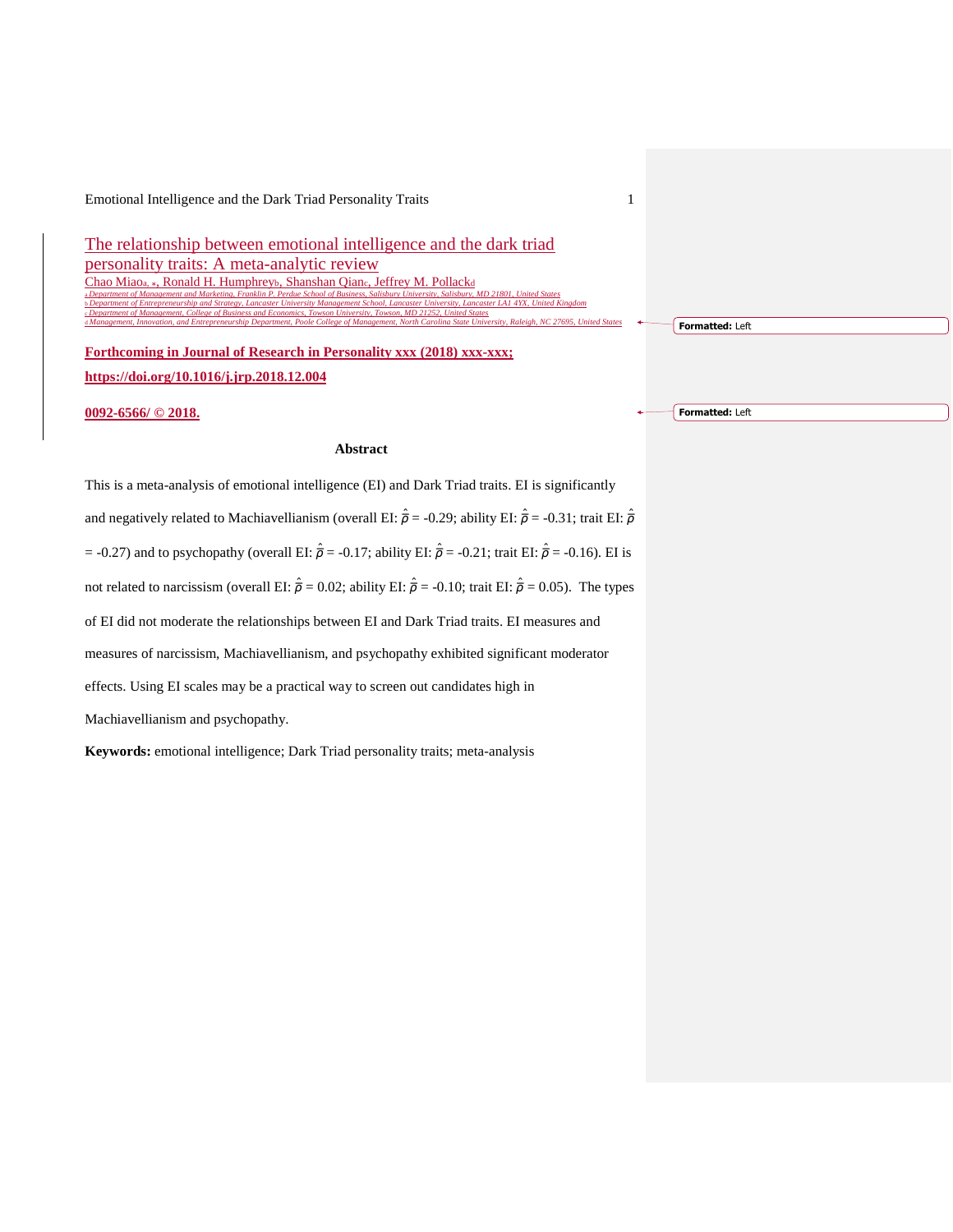# **The Relationship between Emotional Intelligence and the Dark Triad Personality Traits:**

# **A Meta-Analytic Review**

## **Introduction**

Emotional intelligence (EI) represents "a constellation of behavioral dispositions and self-perceptions concerning one's ability to recognize, process, and utilize emotion-laden information" (Petrides, Frederickson, & Furnham, 2004, p. 278). EI involves the ability to manage and regulate one's own emotions; for example, it helps people stay calm, confident, and optimistic during situations that may provoke anger, fear, anxiety, and emotional hi-jacking in low EI people (Goleman, 1995). People high on EI are also good at helping others manage their emotions. Another key aspect of EI is the ability to accurately perceive their own and others' emotions. High EI people are good at reading facial expressions, body language, and vocal expressions, and they can detect even subtle emotional messages during conversations. People with high EI can listen to their own and others' emotions in a way that aids decision-making; they take into account their own and others' feelings and deeply held values without getting carried away by rash emotional impulses. Thus, high EI improves decision-making.

EI predicts important outcomes across both firm- and individual-levels (Cherniss, 2001; Goleman, 1995; Goleman, Boyatzis, & McKee, 2013), and, due to the importance and popularity of EI, it has been acknowledged as one of the most extensively studied emotion-related constructs in both psychology and management (Ashkanasy, Humphrey, & Huy, 2017). Across a vast literature, findings show robust relationships between EI and myriad prosocial and positive outcomes such as job satisfaction, well-being, job performance, organizational citizenship behavior, leadership, organizational commitment, health, and job resources (Joseph & Newman, 2010; Martins, Ramalho, & Morin, 2010; Miao, Humphrey, & Qian, 2016, 2017a, 2017b, 2017c,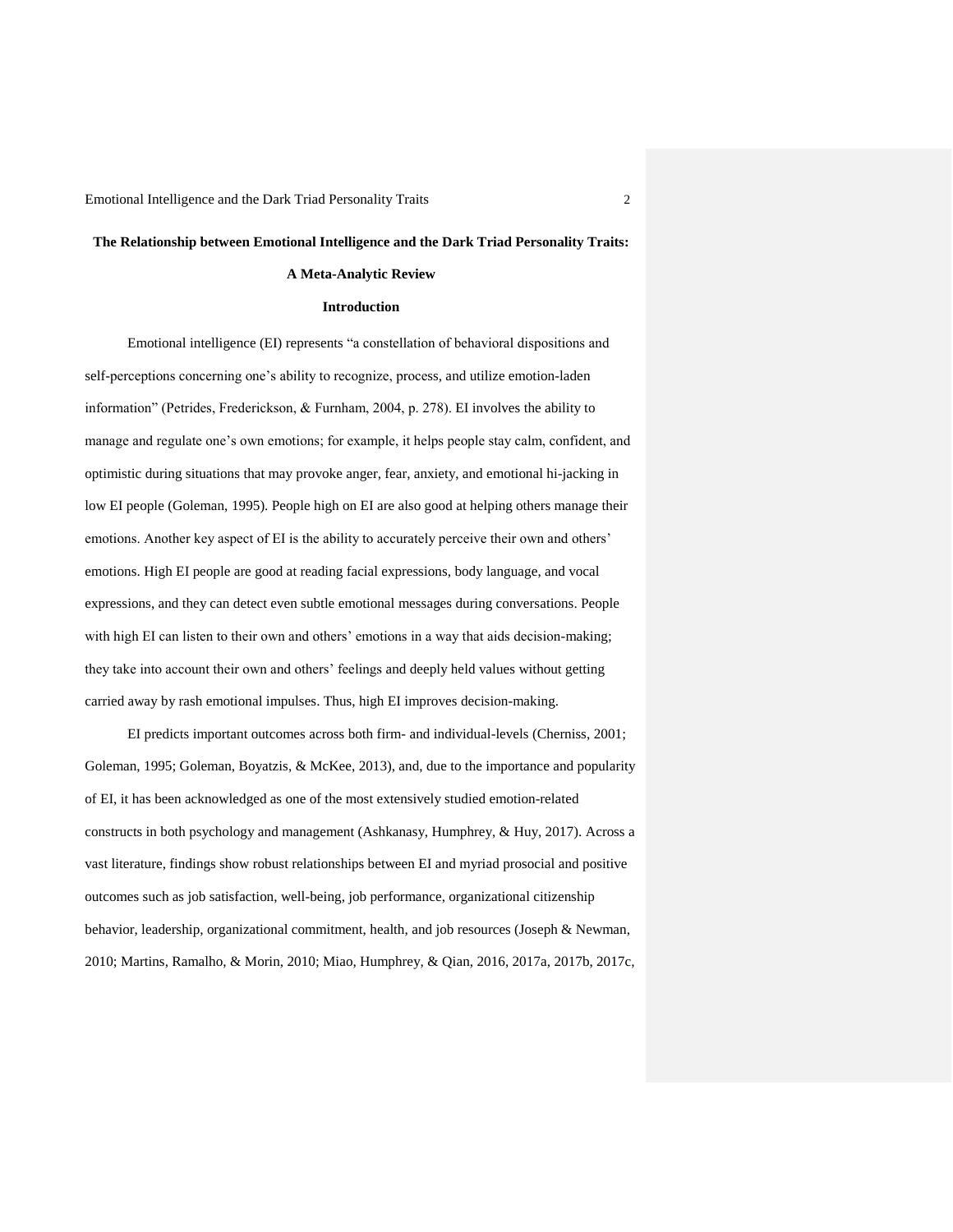2018a, 2018b; O'Boyle et al., 2011; Schutte et al., 2007; Walter, Cole, & Humphrey, 2011). Research also shows support for the factor structure and the incremental validities of EI (e.g., Andrei et al., 2016; Frederickson, Petrides, & Simmonds, 2012; van der Linden et al., 2017).

Emotionally intelligent individuals are able to regulate their emotions to remain optimistic and enthusiastic and to mitigate negative feelings in the workplace, thus resulting in higher job satisfaction, organizational commitment, and organizational citizenship behaviors, as well as lower counterproductive work behaviors and turnover intentions (Miao et al., 2017a, 2017b). Furthermore, the literature illustrates how—within an organization—individuals with greater EI can facilitate effective social exchanges with supervisors and peers so that they are more likely to receive job resources (e.g., peer and/or supervisor social support) in the workplace (Miao et al., 2017c). Research shows that emotionally intelligent leaders use effective leadership behaviors/styles to influence their followers in positive ways (Walter et al., 2011).

Although these studies are clear with regards to the many positive sides of EI, there has been a surge in research exploring the dark sides of EI (e.g., Austin, Farrelly, Black, & Moore, 2007; Furnham & Rosen, 2016; Petrides, Vernon, Schermer, & Veselka, 2011). For example, emotionally intelligent individuals can use their EI to fabricate favorable impressions of themselves and to advance their self-interest and welfare at the expense of others (Kilduff, Chiaburu, & Menges, 2010). And, moreover, Kilduff et al. (2010) theorized that emotionally intelligent individuals are prone to utilize their EI to influence strategically important targets, to disguise and/or display certain emotions to maximize personal gain, to shape others' emotions via misattribution, and to strategically control emotion-laden information.

This surge in research related to the dark sides of EI has primarily examined constructs that are subsumed under the Dark Triad personality traits—narcissism, Machiavellianism, and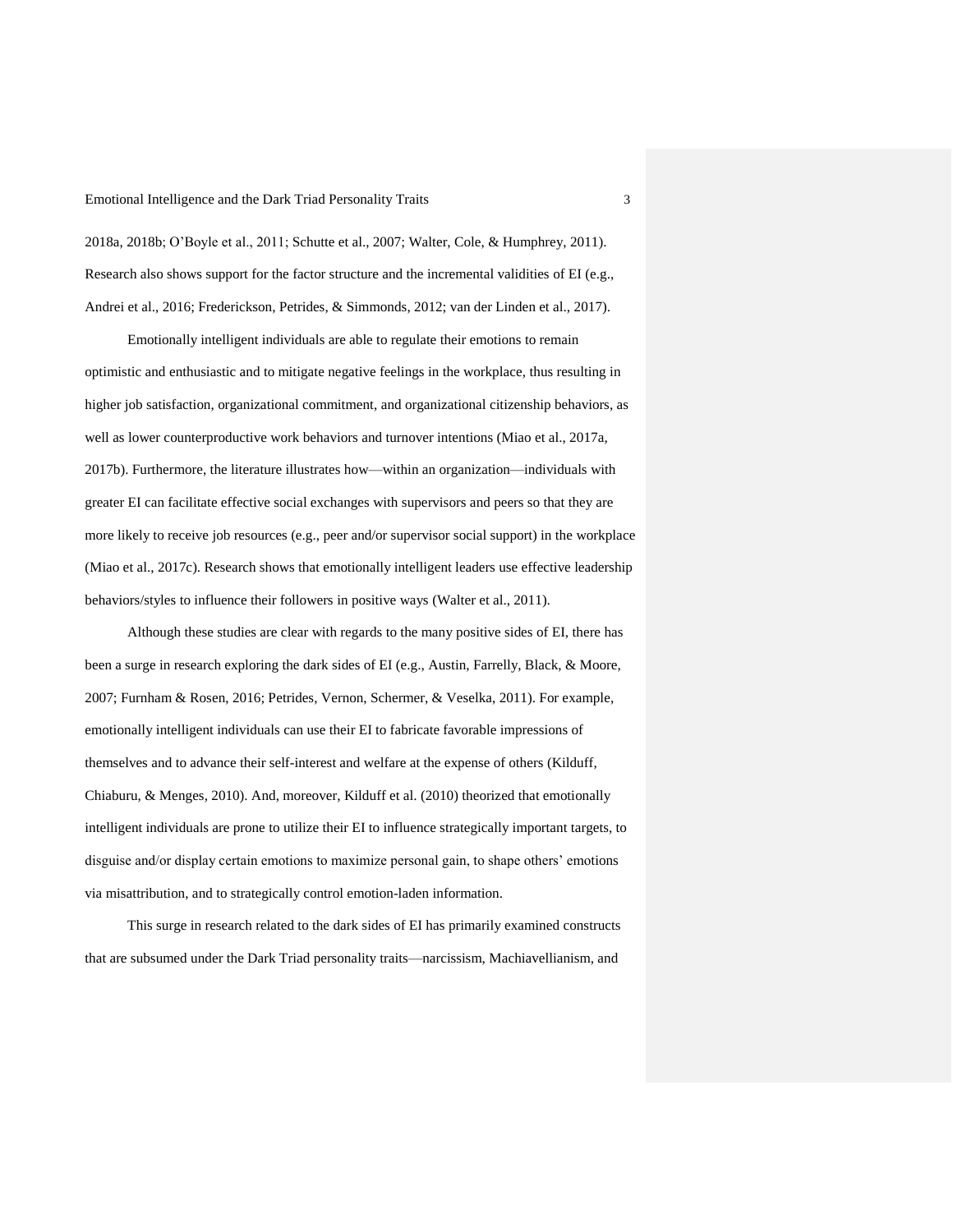psychopathy. The growing number of studies suggesting that EI is positively related to negative outcomes is troubling. However, findings between EI and some negative outcomes have exhibited mixed results. Specifically, the findings between EI and the Dark Triad traits of narcissism, Machiavellianism, and psychopathy have not yielded consistent results, and many studies show that EI is negatively related to these traits. In fact, research findings have been quite mixed and the reported effect sizes (and direction of effects) exhibited a wide range (Czarna et al., 2016; Nagler, Reiter, Furtner, & Rauthmann, 2014). It is the goal of the present work to clarify the conflicting assertions regarding EI and the Dark Triad personality traits by reporting the overall estimates between EI and Dark Triad traits. In addition, we also aim to test a set of moderators that may account for the heterogeneity across this line of research.

# **Theory and Research Questions**

### **Emotional Intelligence**

There are two major differences in the way EI measures are conceptualized: trait EI versus ability EI (Martins et al., 2010). Trait EI measures are based on the premise that EI has trait-like properties, and like other traits can be measured using self-report measures (Petrides, 2009a, 2009b; Petrides & Furnham, 2003; Smith, Saklofske, & Yan, 2015). Trait EI has been defined as "a constellation of emotion-related self-perceptions and dispositions located at the lower levels of personality hierarchies" (Vernon, Petrides, Bratko, & Schermer, 2008, p. 635, definition derived from Petrides, Pita, & Kokkinaki, 2007). In contrast, the ability model of EI builds on the conceptualization that EI is a type of intelligence and like other intelligence tests it uses "objective" right or wrong multiple-choice items to assess EI (Mayer, Caruso, & Salovey, 1999). Meta-analyses have consistently shown that there are considerable differences between the ability and trait approaches in their correlations with other variables (O'Boyle et al., 2011;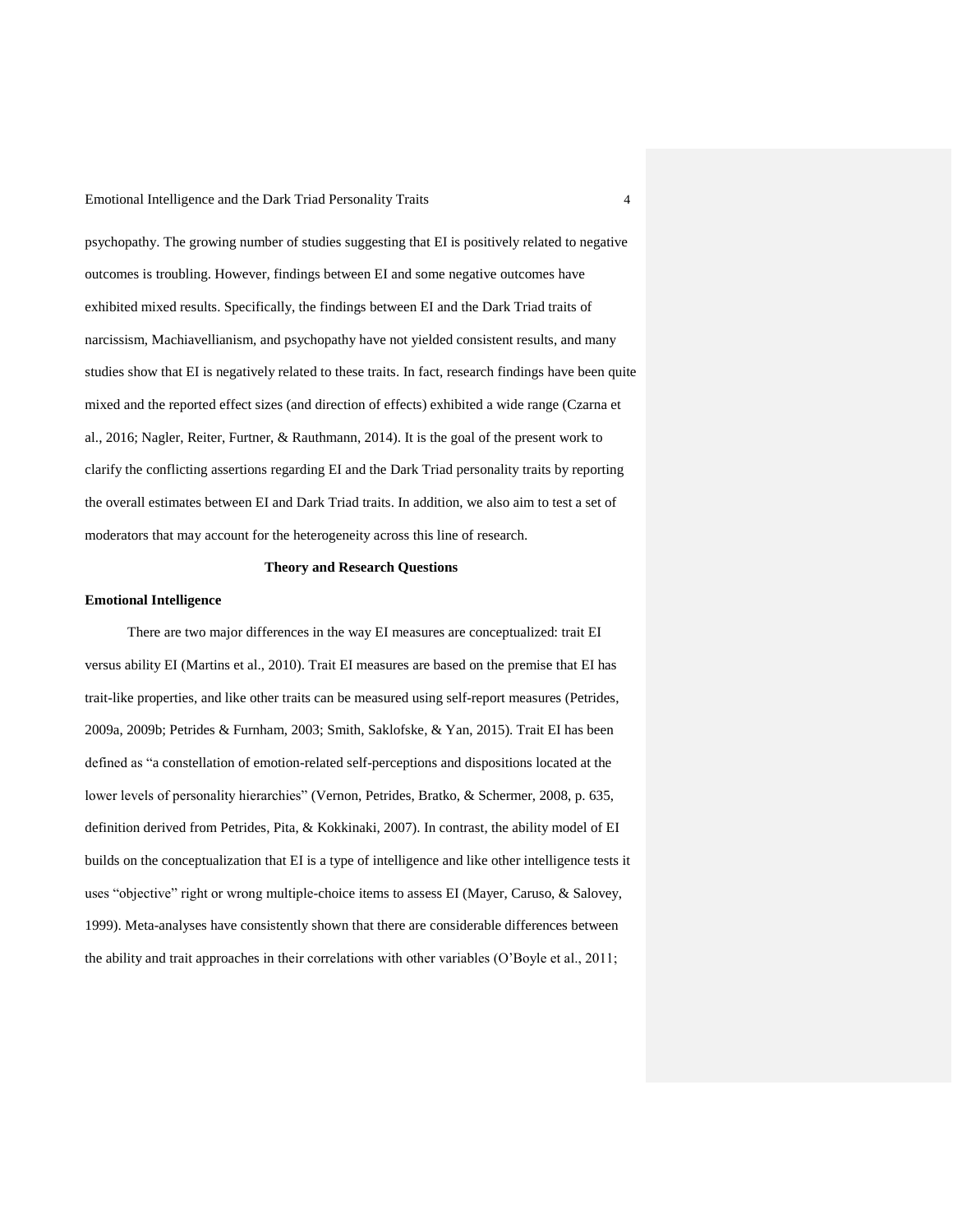Martins et al., 2010; Miao et al., 2017b). Moreover, the correlations between the two types of measures are small. For example, Joseph and Newman (2010) found that ability EI had corrected correlations ranging from .12 to .23 with self-report EI measures. Other researchers have further subdivided the self-report EI measures into two categories (Ashkanasy & Daus, 2005), and we report the results using this further subdivision in our supplementary materials.

### **Dark Triad Traits**

Dark Triad personality traits consist of three traits, which are narcissism, Machiavellianism, and psychopathy. Narcissism refers to one's extreme self-aggrandizement and self-love, an inflated view of self, and fantasies of control, admiration, and successes. Machiavellianism is reflected in one's belief in the effectiveness of manipulating others and a moral stance that places expediency ahead of principle. Psychopathy is regarded as the "darkest" of Dark Triad traits and is marked by a lack of remorse and guilt in harming others, a lack of empathy, and a lack of concern for both impulsivity and other people (Nagler et al., 2014; O'Boyle, Forsyth, Banks, & McDaniel, 2012).

Dark Triad traits have been shown to be a prominent predictor of aggressive and normviolating behaviors (Muris, Merckelbach, Otgaar, & Meijer, 2017). For example, meta-analytic findings showed that narcissism was positively related to counterproductive work behaviors and provoked aggression; Machiavellianism was positively related to counterproductive work behaviors and negatively related to job performance; and psychopathy was positively related to counterproductive work behaviors, antisocial conduct, violence, and general recidivism, and was negatively related to job performance (Leistico, Salekin, DeCoster, & Rogers, 2008; O'Boyle et al., 2012; Rasmussen, 2016; Salekin, Rogers, & Sewell, 1996).

**The Connection between Emotional Intelligence and Dark Triad Traits**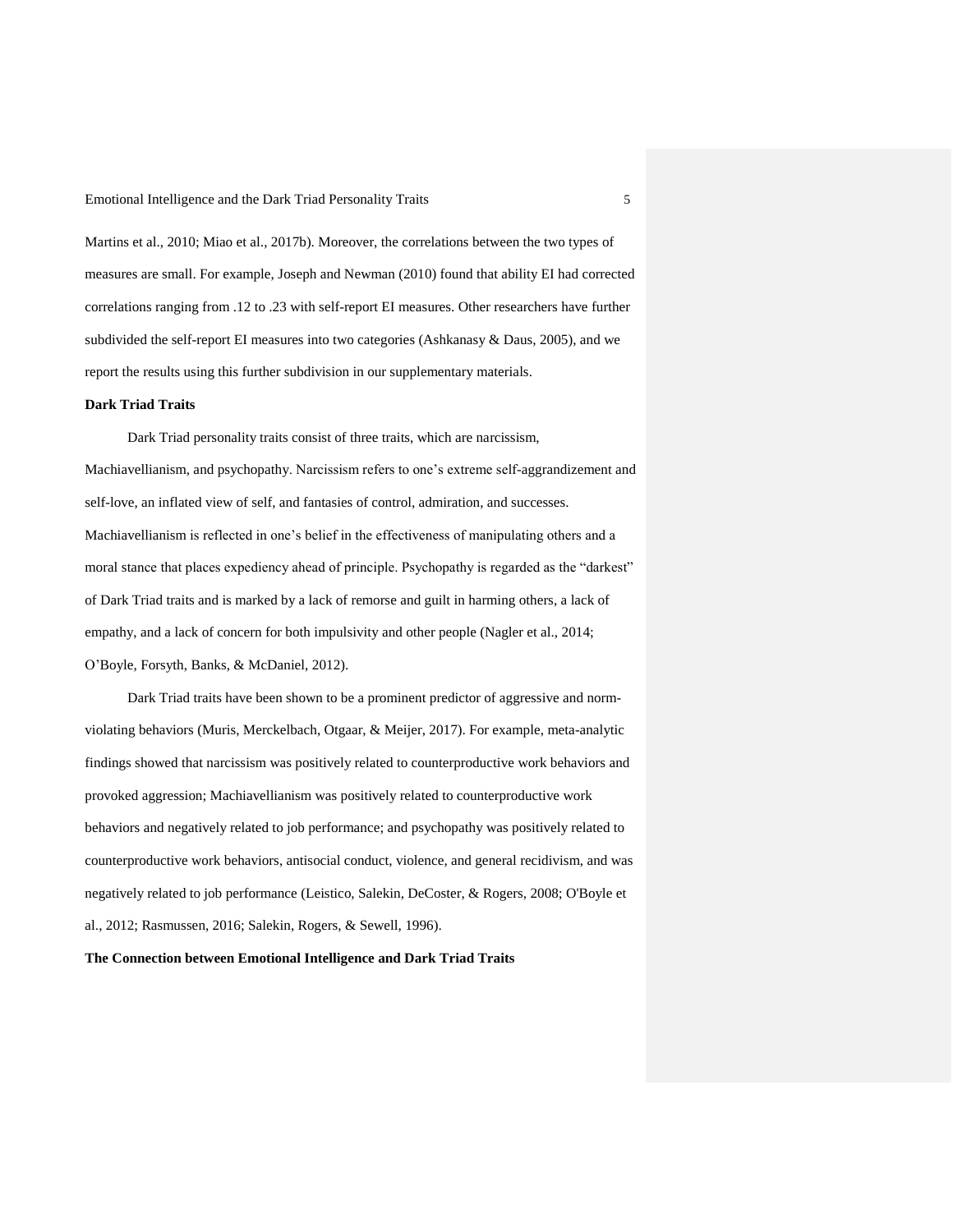Researchers who explored the dark sides of EI regularly tested the link between EI and Dark Triad traits. Some researchers are concerned that high EI gives people the ability to take advantage of others by manipulating their emotions. For example, researchers have claimed that individuals high in Dark Triad traits are emotionally manipulative and prone to engage in callous exploitation (Nagler et al., 2014). Moreover, researchers have argued that EI could be associated with antisocial impulsive features, managing others' emotions to achieve personal goals, ingratiating supervisors by reporting successes and hiding failures, and mortifying others to maximize personal gains (Fix & Fix, 2015; Kilduff et al., 2010; Nagler et al., 2014).

The majority of EI researchers, however, have argued that EI is related to empathy and positive, prosocial behavior. Goleman and his colleagues have claimed that empathy is a crucial, core component of EI, and they state that empathy is "the fundamental competence of social awareness" and "the sine qua non of all social effectiveness in working life" (Goleman, Boyatzis, & McKee, 2013, p. 50). A convincing number of empirical studies have confirmed the straightforward and common-sense expectation that empathy promotes prosocial behavior. Metaanalytical studies have confirmed the empathy-altruism hypothesis (Eisenberg  $&$  Miller, 1987). EI also predicts empathic leadership (Kellett, Humphrey, & Sleeth, 2002; 2006). A recent metaanalysis has found that EI is positively related to performing organizational citizenship behavior, a type of positive prosocial work behavior (Miao, Humphrey, & Qian, 2017b). This metaanalysis also found that EI is negatively related to counterproductive work behavior, which is the type of destructive antisocial work behavior commonly linked to the Dark Triad. Another metaanalysis found that EI is related to authentic leadership, a type of leadership that emphasizes ethical prosocial behavior (Miao, Humphrey, & Qian, 2018b). Because empathy is a core component of EI, and because EI is positively related to organizational citizenship behavior and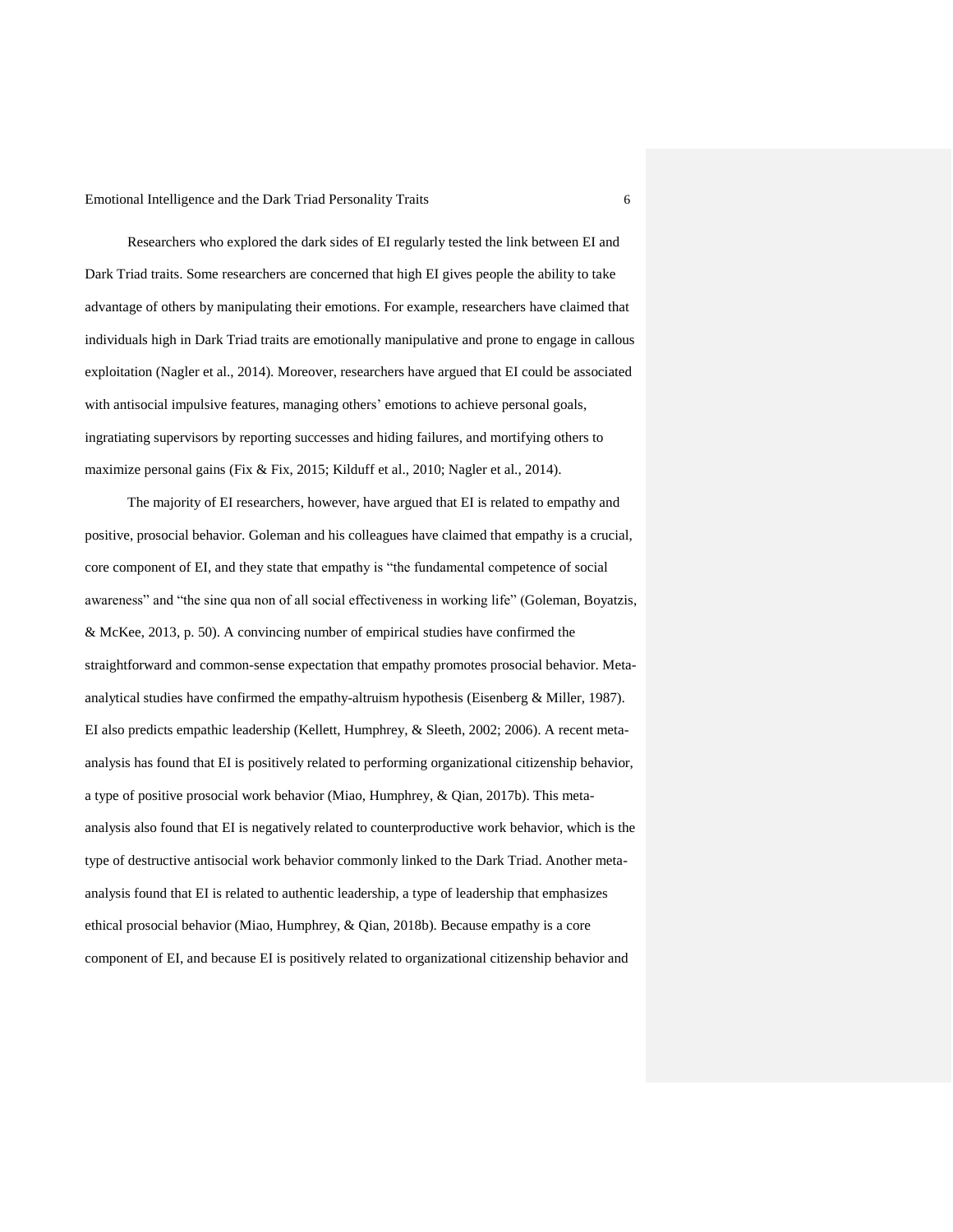negatively related to counterproductive work behavior, we believe that the majority of studies will find a negative relationship between EI and the Dark Triad traits. Thus, our first hypothesis:

*Hypothesis 1: EI will be negatively related to the Dark Triad traits (narcissism, Machiavellianism, and psychopathy).*

#### **Moderators for Emotional Intelligence – Dark Triad Traits Relationships**

**Types of EI.** Some research has reported that different types of EI may show different relationships with Dark Triad traits (e.g., Zhang, Zou, Wang, & Finy, 2015). A comprehensive meta-analysis has analyzed the associations between ability and trait EI with a "general factor of personality" that subsumes the Big Five measures (van der Linden et al., 2017). According to this meta-analysis, the general factor of personality correlates .28 with ability EI and .85 with trait EI, thus having a much stronger correlation with trait EI. The large difference in the size of the correlations suggests that the two types of measures will correlate differently with a variety of personality measures, including the Dark Triad. The authors summarized their findings by stating that trait EI may be essentially identical with the general factor of personality and with the social effectiveness dimension of personality (van der Linden et al., 2017). They stated, "High-trait EI individuals are more likely to behave in socially effective ways, which will ultimately be reflected in higher scores on personality facets like friendliness, dependability, and sociability" (p. 45). This suggests that trait EI measures may be more strongly negatively correlated with the Dark Triad than ability EI measures are. However, ability EI scholars have also argued that empathy is a core component of EI, and that EI promotes prosocial behavior. Salovey and Mayer (1990) in their seminal article on EI defined empathy as "the ability to comprehend another's feelings and to re-experience them oneself" and they argued that empathy is crucial to EI. Given that their measure also includes empathy as a key component, we leave it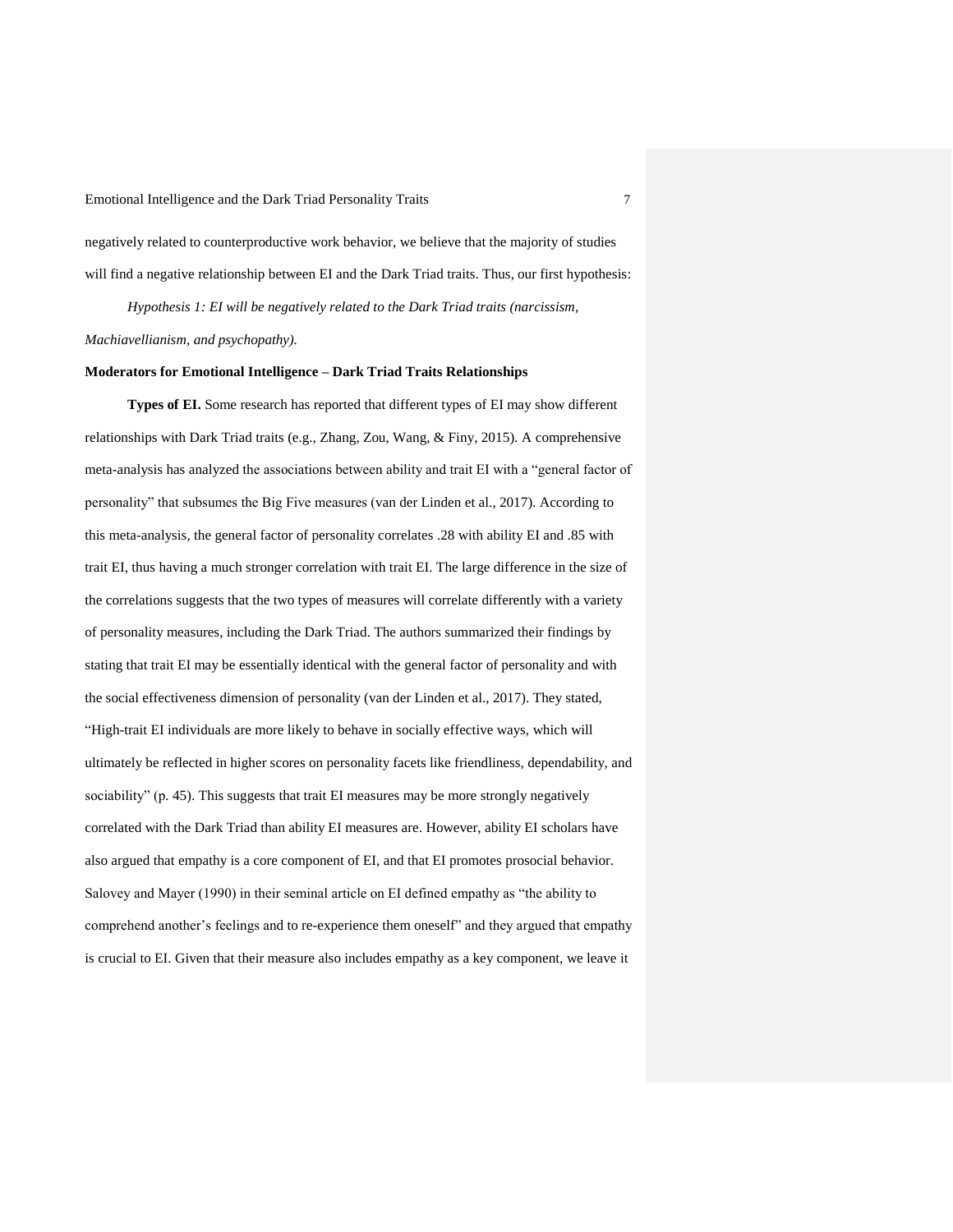as a broad, open-ended, research question as to whether there are differences between ability and trait EI measures with respect to the Dark Triad:

*Research Question 1: Does the relationship between EI and Dark Triad personality traits vary across different types of EI?*

**Measures of EI.** Even within type of measure, it is possible that different measures of EI vary in the quality of their psychometric properties and predictive validity. For example, in Martins's et al. (2010) meta-analysis on the relationship between EI and health, they found that the effect of EI on health was stronger when Trait Emotional Intelligence Questionnaire (TEIQue) and Emotional Quotient Inventory (EQ-i) were used, whereas the effect of EI on health was weaker when Schutte Emotional Intelligence Scale (SEIS) and Trait Meta Mood Scale (TMMS) were utilized. Petrides (2017) summarized and compared the psychometric properties of different measures of EI and found that some EI measures have better psychometric properties than others. Hence, we provide the following research question.

*Research Question 2: Do measures of EI moderate the relationships between EI and Dark Triad traits?*

**Measures of Dark Triad Traits.** Different measures of Dark Triad traits may have different psychometric properties (Vize, Lynam, Collison, & Miller, 2018). For example, to enhance measurement efficiency, Dirty Dozen was developed as a concise measure of Dark Triad traits that only consists of 12 items (Jonason & Webster, 2010). Other researchers also tried to develop some concise measures of Dark Triad traits that are not only driven by their theoretical roots but also cover all essential features of each Dark Triad construct; one example is the 27-item measure – The Short Dark Triad (SD3) (Jones & Paulhus, 2014). Some research has shown that Dirty Dozen and SD3 have differentially tapped each construct of Dark Triad traits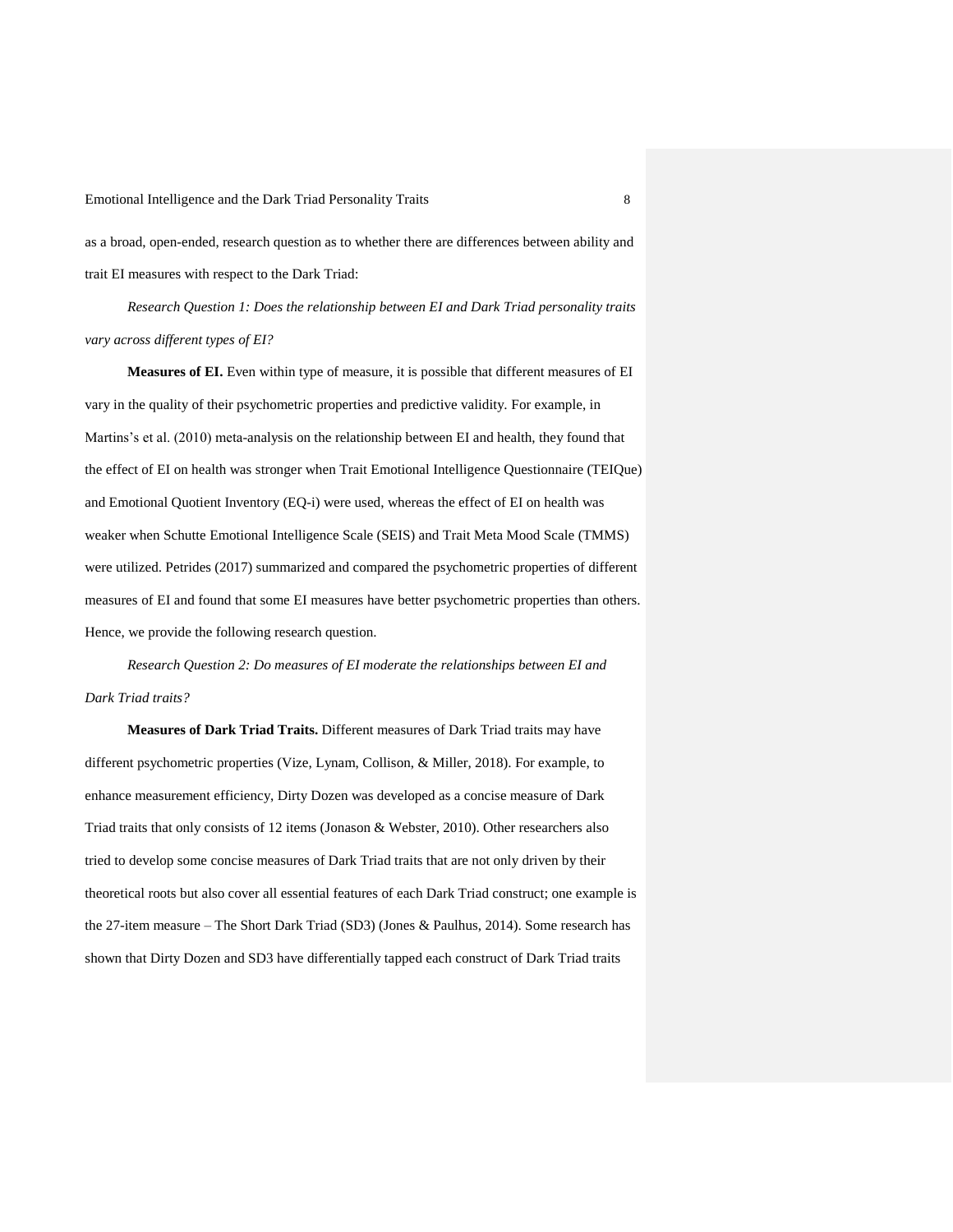and SD3 has been shown to meet acceptable psychometric standards (e.g., Jones & Paulhus, 2014; Lee et al., 2013; Maples, Lamkin, & Miller, 2014).

In sum, most Dark Triad research has utilized standard personality questionnaires which have well-documented, acceptable validity (Furnham, Richards, & Paulhus, 2013). Nevertheless, some newer, briefer scales have received less validation. Further, different scales of Dark Triad traits may also differentially tap each construct (Vize et al., 2018), thus resulting in different validities. Hence, we tested the scale-based moderations across different Dark Triad measures.

*Research Question 3: Do measures of Dark Triad traits moderate the relationships between EI and Dark Triad traits?*

### **Method**

## **Literature Search and Inclusion Criteria**

We searched the usual plethora of academic databases to identify relevant literature (e.g., ABI/INFORM, EBSCO Host, ProQuest Dissertations and Theses, PsycNET, ScienceDirect, and Social Sciences Citation Index). We also searched relevant management and psychology journals. To supplement our search and ensure the comprehensiveness of our search, we searched the *Google* and *Google Scholar* websites as well as management and psychology conferences in order to capture unpublished studies.

For this search, we set two inclusion criteria: (1) the included studies had to be empirical and quantitative; and (2) the included studies must report at least one correlation coefficient between EI and Dark Triad traits, or provide sufficient statistics that enable us to convert them into effect sizes via Lipsey and Wilson's (2001) and/or Peterson and Brown's (2005) methods. In total, we identified 38 eligible studies for inclusion in the present meta-analysis ( $k = 14$ ,  $N =$ 5,297 for EI – Narcissism;  $k = 13$ ,  $N = 4,748$  for EI – Machiavellianism; and  $k = 25$ ,  $N = 5,725$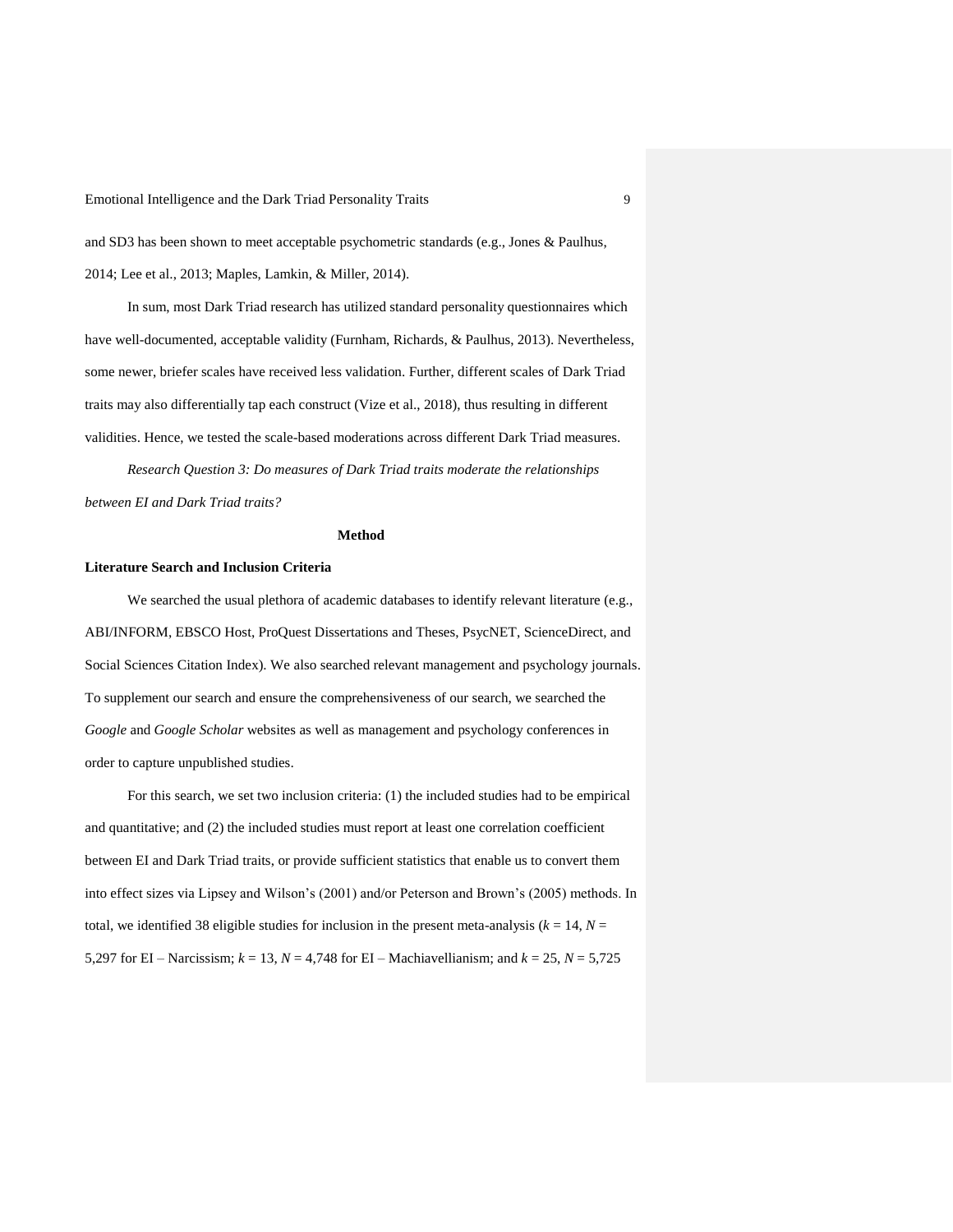for EI – Psychopathy). A list of the references for the studies included in the present metaanalysis and a coding table have been uploaded as online supplementary materials.

## **Coding and Meta-Analytic Procedures**

 $\overline{a}$ 

For this set of 38 studies, we coded the relevant effect sizes, and also coded each study according to the EI measure that was used into two types: (a) ability EI and (b) trait EI; we categorized EI in accordance with Petrides  $(2017)^1$ . Such a classification of EI has been supported by meta-analytic findings (e.g., Andrei et al., 2016; van der Linden et al., 2017). We also coded each included study according to the measure(s) of EI and/or Dark Triad traits that was/were used in each study.

We performed meta-analyses according to Schmidt and Hunter (2015). We corrected measurement errors in both independent and dependent variables. We computed  $\hat{\bar{\rho}}$  (corrected sample-size-weighted mean correlation) in addition to  $\bar{r}$  (uncorrected sample-size-weighted mean correlation). Corrected 95% confidence intervals were calculated to assess the statistical significance of effect sizes. An effect size is thought to be statistically significant at 0.05 level when a corrected 95% confidence interval of an effect size does not include zero. Both Varart% statistic and corrected 80% credibility interval were computed to evaluate the degree of heterogeneity in effect sizes and the potential existence of moderators. Moderators may exist in a meta-analytic distribution when statistical artifacts account for less than 75% of the variance in the meta-analytic effect sizes (i.e.,  $Var_{art} % < 75%$ ). In addition, wide corrected 80% credibility

 $^1$  Another method to classify EI measures was developed by Ashkanasy and Daus (2005). They categorized EI into three streams/types, which are ability EI (stream 1 EI), self-report EI (stream 2 EI), and mixed EI (stream 3 EI). Ability EI scales, based on Mayer and Salovey four-branch model of EI, measure EI as a type of intelligence by incorporating objective right or wrong answers. Self-report EI scales, which are still based on Mayer and Salovey four-branch model of EI, measure EI like personality tests by including self-report items. Mixed EI scales use selfreport measures and they include a wider set of variables (e.g., a mix of behaviors, competencies, and/or skills) that are not covered by Mayer and Salovey four-branch model of EI. Due to the increasing acceptance of ability versus trait EI distinction as supported by research evidence (Andrei et al., 2016; van der Linden et al., 2017) and for the parsimony and clarity of reporting, we provided the meta-analytic results of 3 streams of EI in online supplemental materials.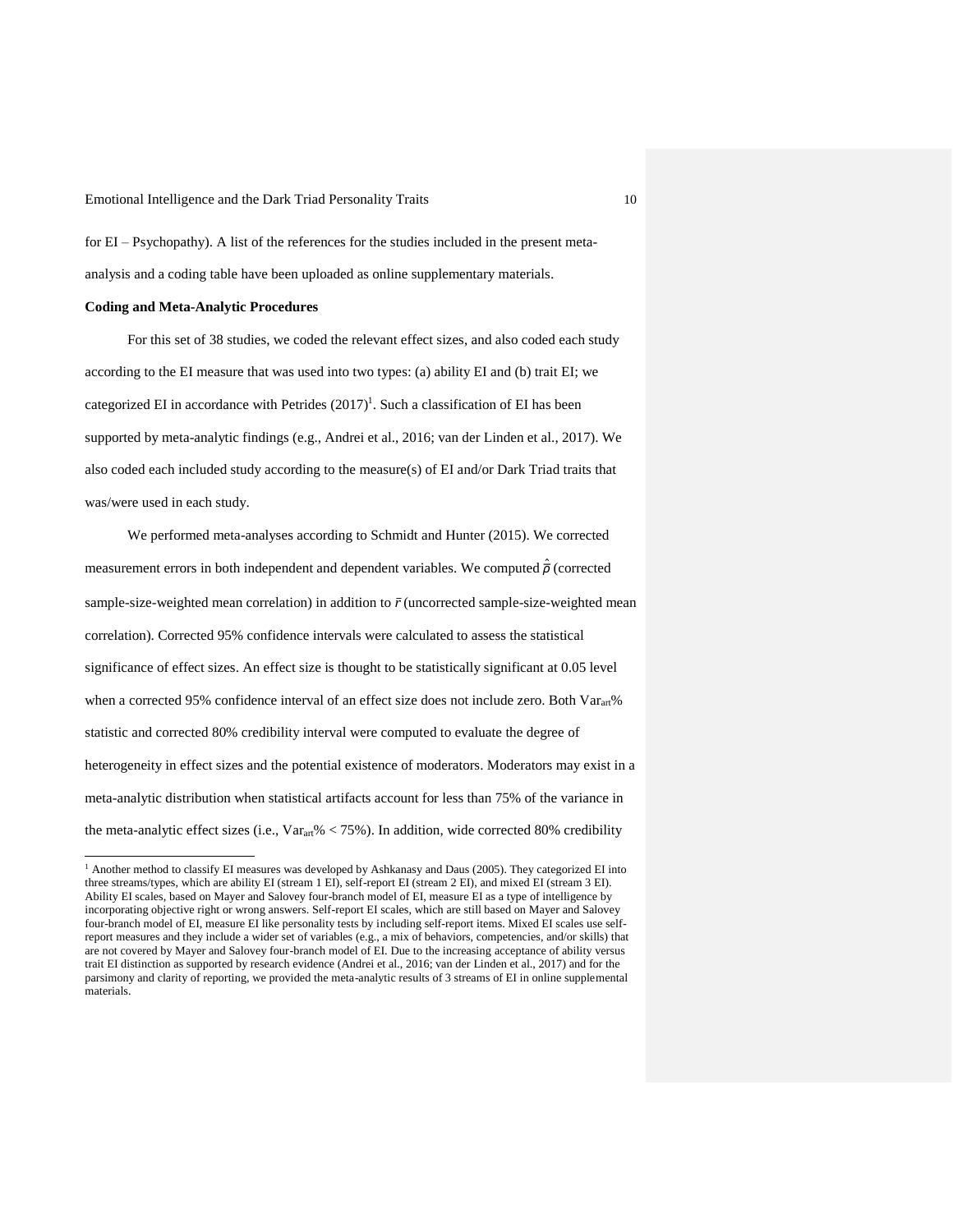intervals may also be indicative of the potential existence of moderators in meta-analytic distributions. We performed subgroup analyses to test moderator effects in line with prior research (e.g., Garrett, Miao, Qian, & Bae, 2017).

### **Outlier Analyses**

We performed outlier analyses by using sample adjusted meta-analytic deviancy (SAMD) statistic (Beal, Corey, & Dunlap, 2002). We identified one outlier in EI – narcissism metaanalytic distribution and one outlier in EI – psychopathy meta-analytic distribution. No outlier was found for EI – Machiavellianism meta-analytic distribution. We performed analyses with and without these outliers to examine whether our conclusions change as a result of outliers. We found our conclusions remain the same. Hence, in line with prior research, we decided to keep these studies for the completeness of analyses.

### **Publication Bias Analyses**

To assess whether our meta-analytic results overestimate true mean effect sizes as a function of systematic publication bias, three publication bias analyses were performed, which are trim-and-fill analysis, Egger's test of the intercept, and time-lag bias analyses. Regarding trim-and-fill analysis, the symmetry of the distribution of effect sizes in the funnel plot was used as an indicator of the existence of publication bias. This method will calculate the adjusted effect size as a result of the possible effect of publication bias. We followed the criteria suggested by Kepes et al. (2012) to assess the degree of publication bias. The extent of publication bias is determined to be negligible, moderate, and severe when the difference between observed mean correlation and adjusted observed mean correlation is smaller than 20%, between 20% and 40%, and larger than 40%. When the aforesaid difference is 0% and there is no sample imputed in the funnel plot to restore the asymmetry of the distribution of samples, publication bias is then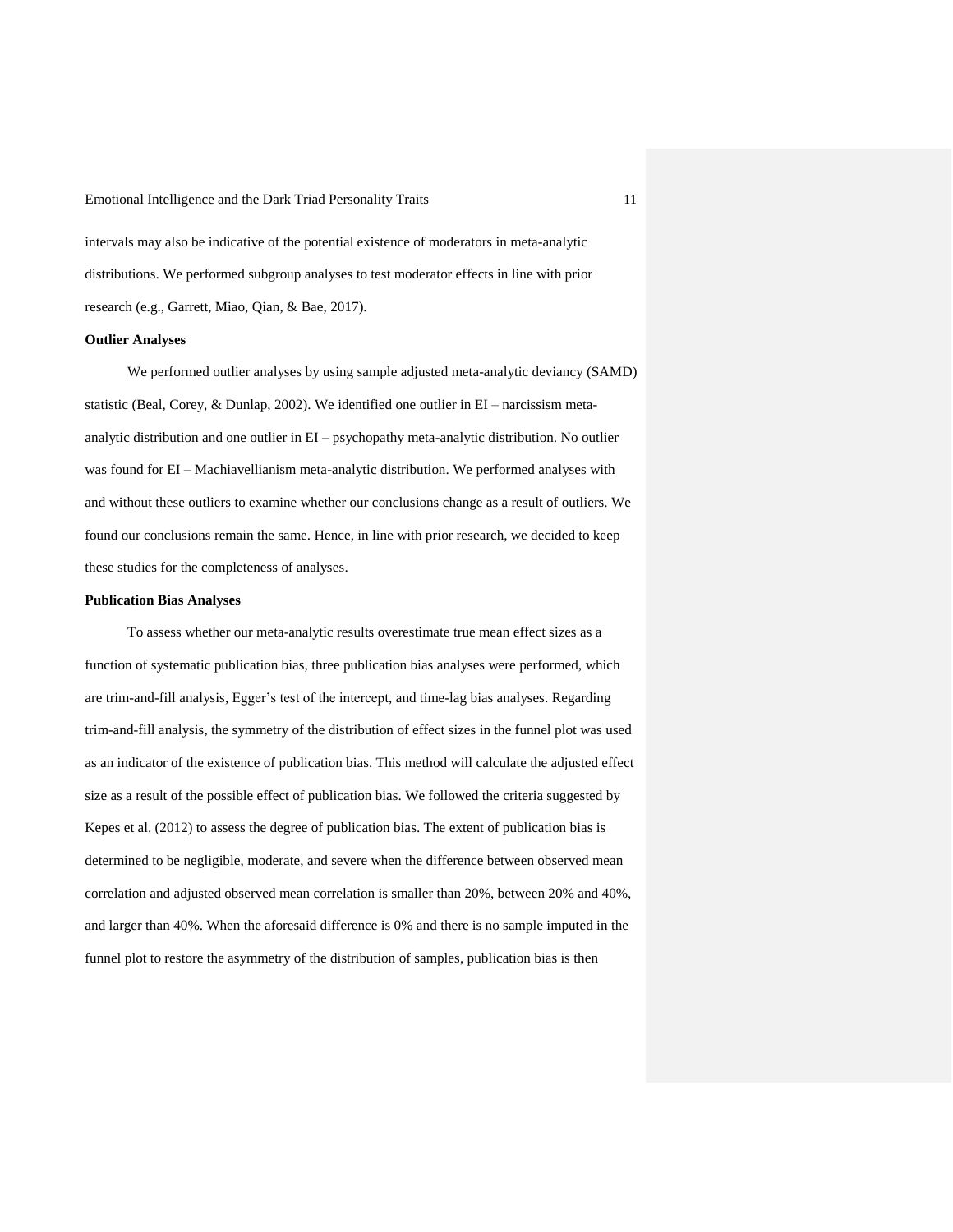determined to be absent. Egger's test of the intercept shows that publication bias is absent when the intercept is statistically non-significant. Time-lag bias occurs when studies that reported large and significant results get published earlier because they appear interesting and dramatic (Kepes et al., 2012). To assess time-lag bias, we conducted meta-regression by regressing effect sizes onto publication year (Wongupparaj, Kumari, & Morris, 2015).

Regarding EI – narcissism meta-analytic distribution, trim-and-fill analysis showed that five samples were imputed on the left side of the funnel plot (see Figure 1[a]). The difference between observed mean correlation and adjusted observed mean correlation is larger than 40%, indicating that the degree of publication bias is severe. Egger's test of the intercept exhibited an intercept of 8.75 that is statistically significant, showing the presence of publication bias. Further, the result of meta-regression demonstrated that the slope is statistically significant when effect sizes were regressed onto publication year.

As for EI – Machiavellianism meta-analytic distribution, one sample was imputed on the right side of the funnel plot according to trim-and-fill analyses (see Figure 1[b]). The difference observed mean correlation and adjusted observed mean correlation is smaller than 20%, demonstrating that the impact of publication bias is negligible. Egger's test of the intercept produced an intercept of -0.46, which is statistically non-significant, indicating the absence of publication bias. The result of meta-regression is consistent with the results of the other two publication bias analyses, demonstrating the absence of publication bias, because the slope is statistically non-significant.

With regard to EI – psychopathy meta-analytic distribution, four samples were imputed on the left side of the funnel plot. In spite of this imputation, the difference between observed mean correlation and adjusted observed mean correlation is between 20% and 40%, indicating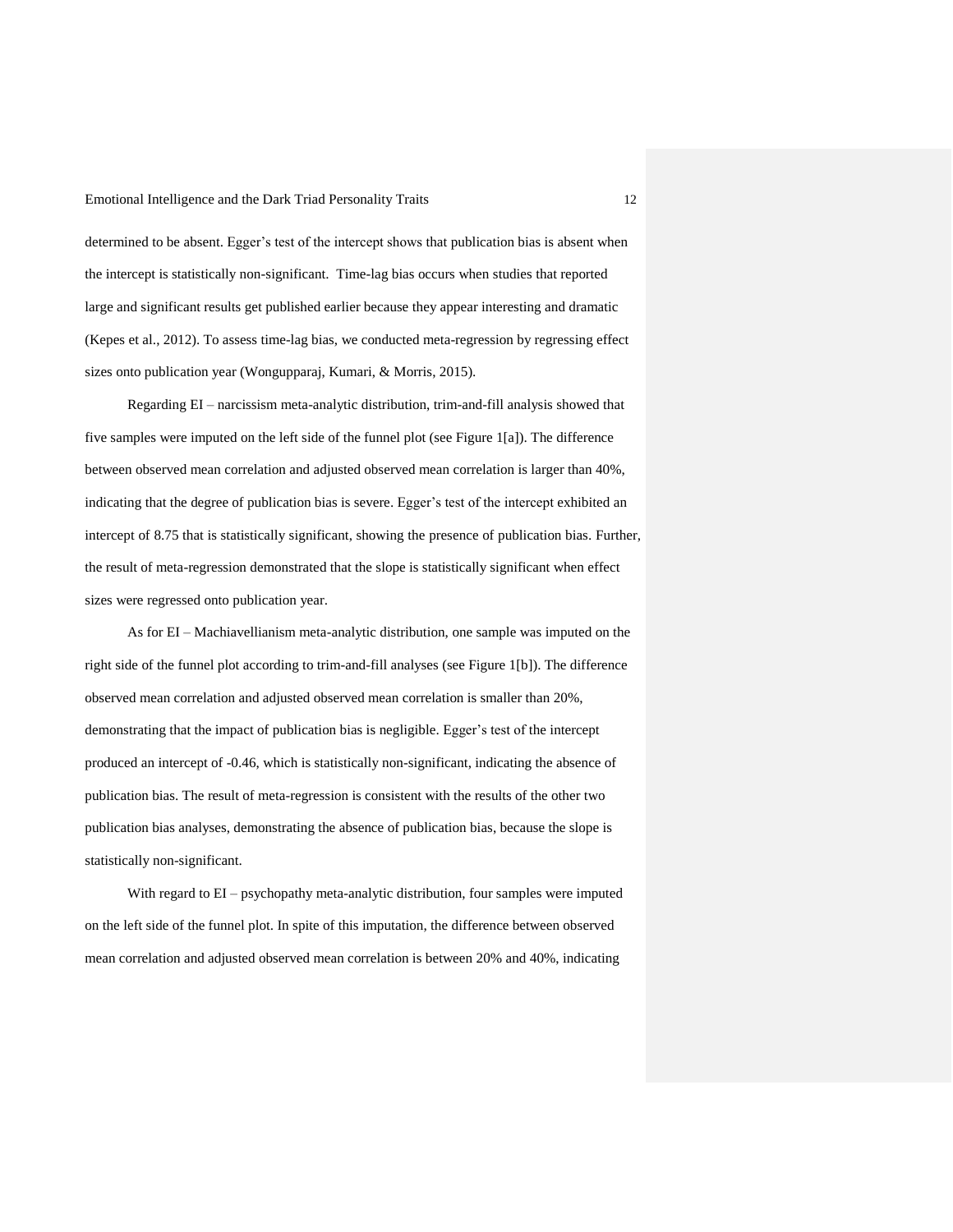the impact of publication bias is moderate. Egger's test of the intercept yielded an intercept of 1.71, which is statistically non-significant. The meta-regression also confirms the absence of publication bias because the slope is statistically non-significant when effect sizes were regressed onto publication year.

*Insert Figure 1 about Here*

#### **Results**

# **Main Effect**

Table 1 shows our meta-analysis findings. The effect size was considered to be statistically significant at 0.05 level when a 95% confidence interval of a meta-analytic distribution did not contain zero. We found that EI was not significantly related to narcissism ( $\hat{\bar{\rho}}$  $= 0.02$ ). In addition, neither ability EI nor trait EI was related to narcissism (ability EI:  $\hat{\vec{\rho}} = -0.10$ ; trait EI:  $\hat{\vec{\rho}} = 0.05$ ). The relationship between EI and Machiavellianism was statistically significant and negative  $(\hat{\overline{\rho}} = -0.29)$ . And, the relationships among each of the types of EI and Machiavellianism were significant and negative as well (ability EI:  $\hat{\vec{p}} = -0.31$ ; trait EI:  $\hat{\vec{p}} = -0.27$ ). Finally, EI was significantly and negatively related to psychopathy  $(\hat{\rho} = -0.17)$ . This significant and negative relationship also held across each type of EI (ability EI:  $\hat{\bar{\rho}}$  = -0.21; trait EI:  $\hat{\bar{\rho}}$  = -0.16). The Var<sub>art</sub>% statistics of EI – narcissism, EI – Machiavellianism, and EI – psychopathy distributions were 10%, 31%, and 17% respectively. According to Schmidt and Hunter's (2015) 75% rule, searching for moderators was recommended in order to explain the heterogeneity across meta-analytic distributions.

*Insert Table 1 about Here*

### **Moderator Effect**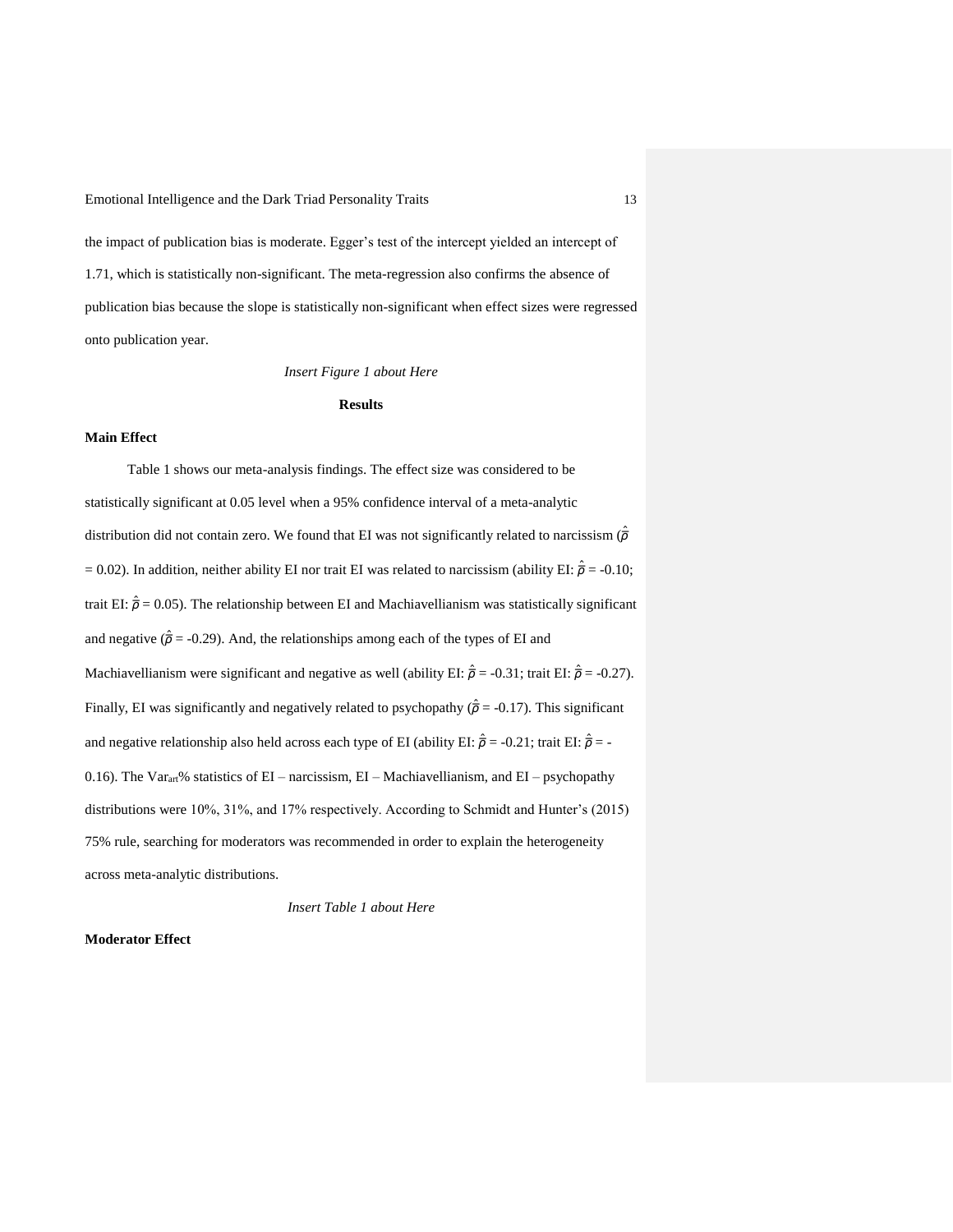We performed a series of z-tests to examine moderator effects. The results of moderator effect were shown in the last column in Table 1. As for the EI – narcissism meta-analytic distribution, we found that types of EI did not significantly moderate the relationship between EI and narcissism. Neither did EI measures (MSCEIT versus SEIS versus TEI-Que). Narcissism measures (Dirty Dozen versus NPI) nevertheless significantly moderated the relationship between EI and narcissism ( $\Delta \hat{\vec{p}} = 0.29$ ,  $p < 0.05$ ).

We repeated the same procedures to analyze all other moderators. We found that types of EI did not significantly moderate the relationships between EI and Machiavellianism (*ρ*̅ ̂ [ability EI] = -0.31 versus  $\hat{\overline{\rho}}$  [trait EI]) = -0.27) and between EI and psychopathy ( $\hat{\overline{\rho}}$  [ability EI] = -0.21 versus  $\hat{\overline{\rho}}$  [trait EI]<del>)</del> = -0.16).

EI measures and Machiavellianism measures significantly moderate the relationship between EI and Machiavellianism. Specifically, the relationship between EI and Machiavellianism is stronger when SEIS ( $\hat{\vec{\rho}}$  = -0.37) and MACH-IV ( $\hat{\vec{\rho}}$  = -0.37) were used than when TEI-Que ( $\hat{\vec{\rho}}$  = -0.19) and Dirty Dozen ( $\hat{\vec{\rho}}$  = -0.22) were used.

EI measures and psychopathy measures significantly moderate the relationship between EI and psychopathy. Specifically, the relationship between EI and psychopathy is stronger when MSCEIT ( $\hat{\vec{p}}$  = -0.22) and TEI-Que ( $\hat{\vec{p}}$  = -0.19) were used than when EQ-i ( $\hat{\vec{p}}$  = 0.03) was used. Further, the relationship between EI and psychopathy is stronger when Dirty Dozen ( $\hat{\vec{\rho}}$  = -0.43) was used than when LSRP ( $\hat{\vec{\rho}}$  = -0.22), PCL-R ( $\hat{\vec{\rho}}$  = -0.03), PPI ( $\hat{\vec{\rho}}$  = 0.05), PPI-R ( $\hat{\vec{\rho}}$  = -0.13), and SRP-III ( $\hat{\overline{\rho}}$  = -0.14) were used.

In sum, findings support the inference that: (1) there is a negative, and significant, relationship between EI and Machiavellianism; (2) there is a negative, and significant, relationship between EI and psychopathy; (3) there is a non-significant relationship between EI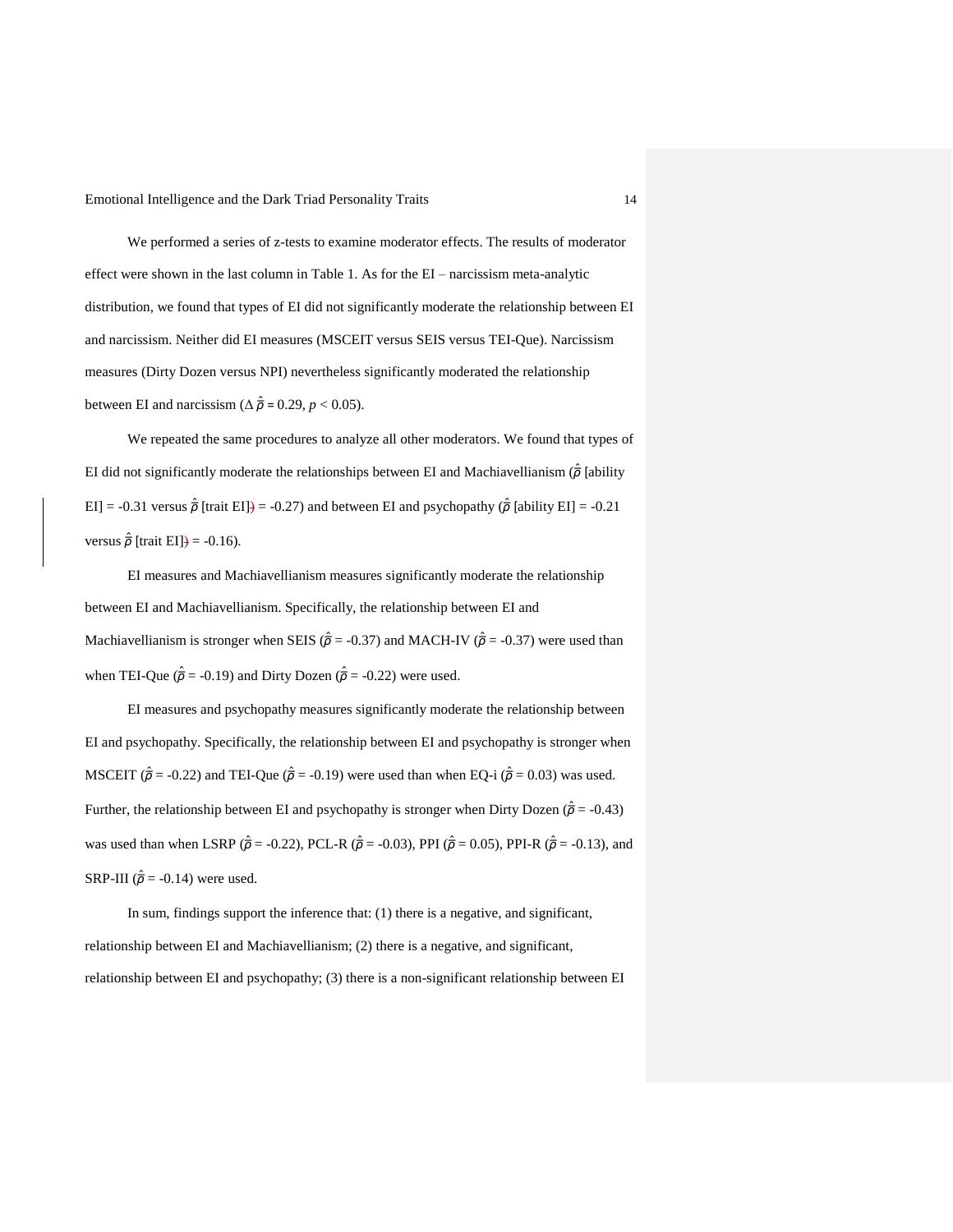and narcissism; (4) EI types do not significantly moderate the relationships between EI and Dark Triad traits; and (5) EI measures and measures of narcissism, Machiavellianism, and psychopathy show some significant moderator effects.

### **Discussion**

EI is considered to be an important predictor of a variety of prosocial and positive outcomes. Not surprisingly, given the clear research findings, developing, promoting, and enhancing EI is a goal across multiple streams of research on management (Gabriel, Cheshin, Moran, & van Kleef, 2016). However, despite of the bright sides of EI, there has been a growth in literature that is exploring the dark sides of EI out of concerns that EI may enable individuals to be manipulative and self-serving and to do things that could be deleterious to others (Davis & Nichols, 2016). Thus, there has been a dramatic increase in literature that explored the link between EI and Dark Triad personality traits.

Thus, we performed a meta-analysis in order to sort out this muddled collection of findings and assertions and to bring clarity to the existing literature. We find that there is no statistically significant relationship between EI and narcissism. In addition, EI has negative associations with Machiavellianism and psychopathy, which demonstrates that people high on EI are less likely to be high on these two undesirable personality traits. These findings hold the same across each type of EI (i.e., ability EI and trait EI). Taken altogether, our meta-analytic findings do not provide support to the dark sides of EI. This is a critical insight that is missing from much of the dark side literature, which focuses on possible negative aspects to EI. Our work should put to rest the notion that there is a clear, positive link between EI and the Dark Triad; right now, according to the existing literature, that is simply not the case. Rather, the link is negative (Machiavellianism and psychopathy) or non-significant (narcissism). Our findings are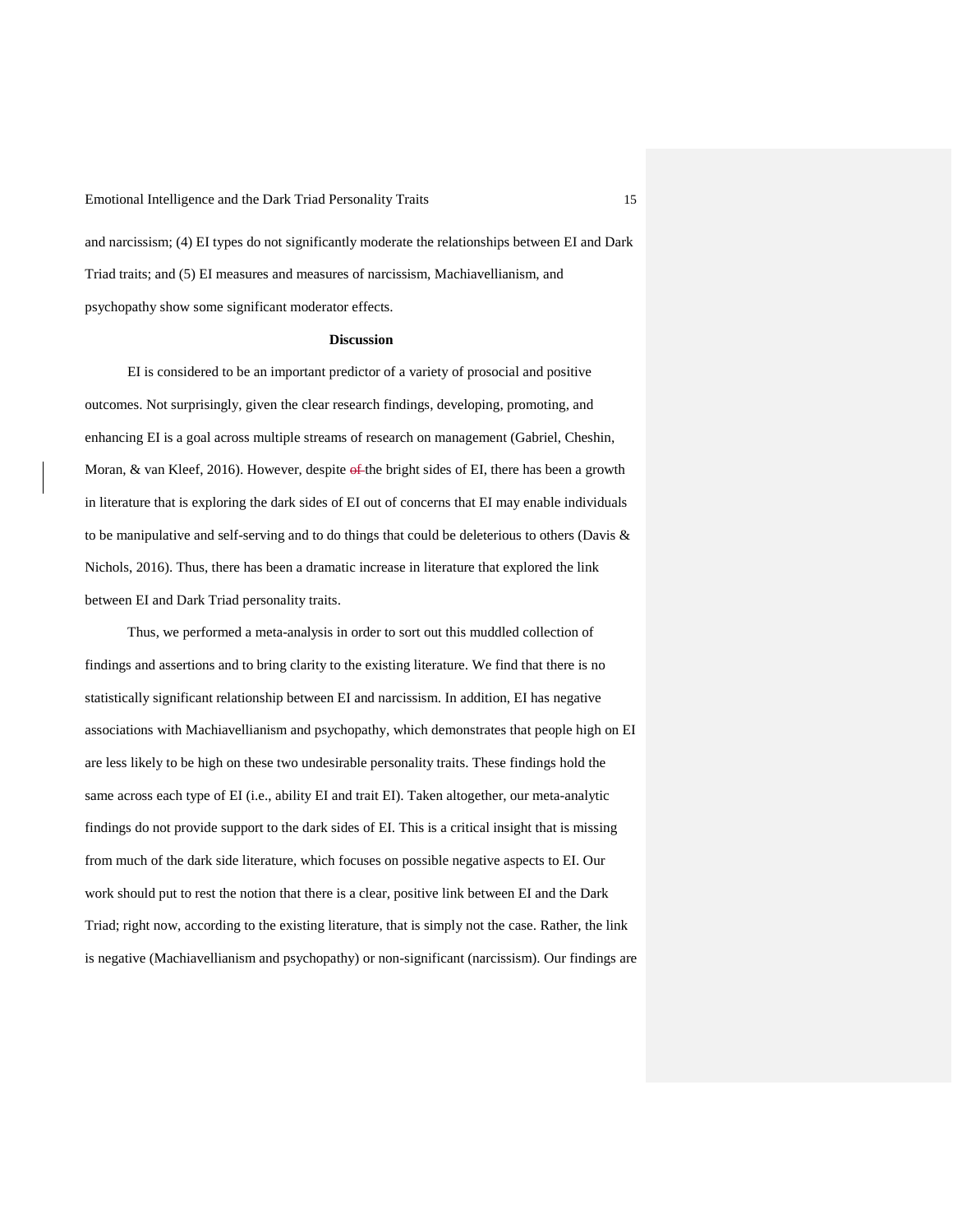consistent with models of EI that emphasize how empathy is a core part of EI, and with empirical meta-analyses that have found positive associations between EI and prosocial behaviors such as organizational citizenship behavior.

We explored whether relationships with the Dark Triad traits might differ according to the type of EI measure used (ability versus trait). Although some prior meta-analyses have found differences between these two types in how they relate to other personality variables and outcome variables, our study did not find statistically significant differences between these two types. This may be because both conceptualizations emphasize the importance of empathy and prosocial concern for others. People high on EI have better mental health (Martins et al., 2010), so it is not surprising that people high on EI are less likely to suffer from traits such as psychopathy associated with poor mental health.

We did find that there were differences in relationships according to the specific scales used. Thus, researchers and practitioners need to carefully consider their choice of scales if their main goal is to identify people with the Dark Triad traits. With regard to narcissism, the Dirty Dozen was more strongly negatively related to EI than was the NPI. This could be because they assess different aspects of narcissism (Maples et al., 2014). Unlike the Dirty Dozen, the NPI has as one of its three dimensions "Leadership/Authority" and it is possible that including this dimension reduces the negative relationship between NPI and EI. Maples and her co-authors (2014) examined the relationships of the Dirty Dozen and the NPI with the Five Factor Model of Personality (see their Table 3, page 329). They found that the two scales differed substantially in their correlations with the personality traits. For example, the Dirty Dozen correlated only .08 with extraversion and was negatively correlated with conscientiousness at -.13. In comparison, the NPI had larger positive associations with these two generally positive characteristics, .41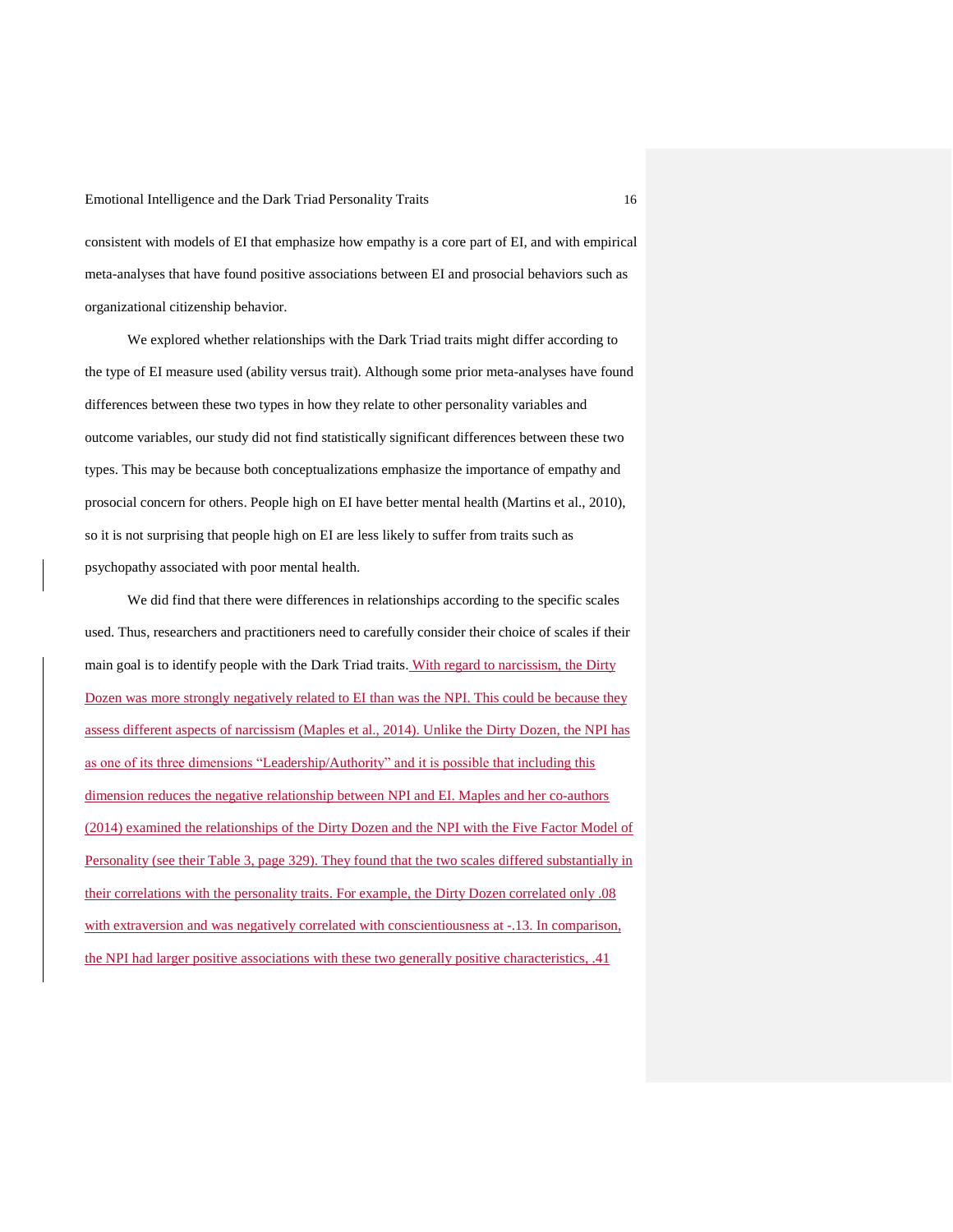with extraversion and .14 with conscientiousness. In addition, the Dirty Dozen was positively associated with Neuroticism (.14); whereas the NPI was negatively associated with this undesirable trait (-.29). The Dirty Dozen's correlations with personality traits may also explain why it has the strongest negative relations when used to assess EI's relationships to psychopathy and Machiavellianism. The Dirty Dozen is associated with callous affect  $(r = .49)$  and coldheartedness  $(r = .38)$  (Miller, Few, Seibert, Watts, Zeichner, & Lynam, 2012), and thus should be negatively related to the empathic dimensions of EI. However, until more research on EI and the Dark Triad traits is undertaken at the subscale level the exact cause of the differences between the scales remains unverified.

There were also moderation effects according to the type of EI scale used. However, there were not consistent results across the three dark characteristics. For narcissism, there was no differences by EI scales. For Machiavellianism, the SEIS was significantly more negatively related than was the TEI-Que, although it was not significantly different from the MSCEIT. For psychopathy, the SEIS was not significantly different from the other scales. Only the EQ-i was significantly different from any of the other scales, and its results were based on only 2 studies, with a combined sample of 308. The other four EI scales were not significantly different from each other in their relationships to psychopathy. Thus, there is only weak and mixed support for EI scales differences with regard to the Dark Triad.

### **Limitations and Future Directions**

Although our meta-analysis provided answers to our primary research questions regarding the dark sides of EI, there still exist several limitations. First, the  $Var_{art}$ % values are still small across most of the meta-analytic distributions. According to Schmidt and Hunter's recommendations, when this value is less than 75%, there should be heterogeneity in meta-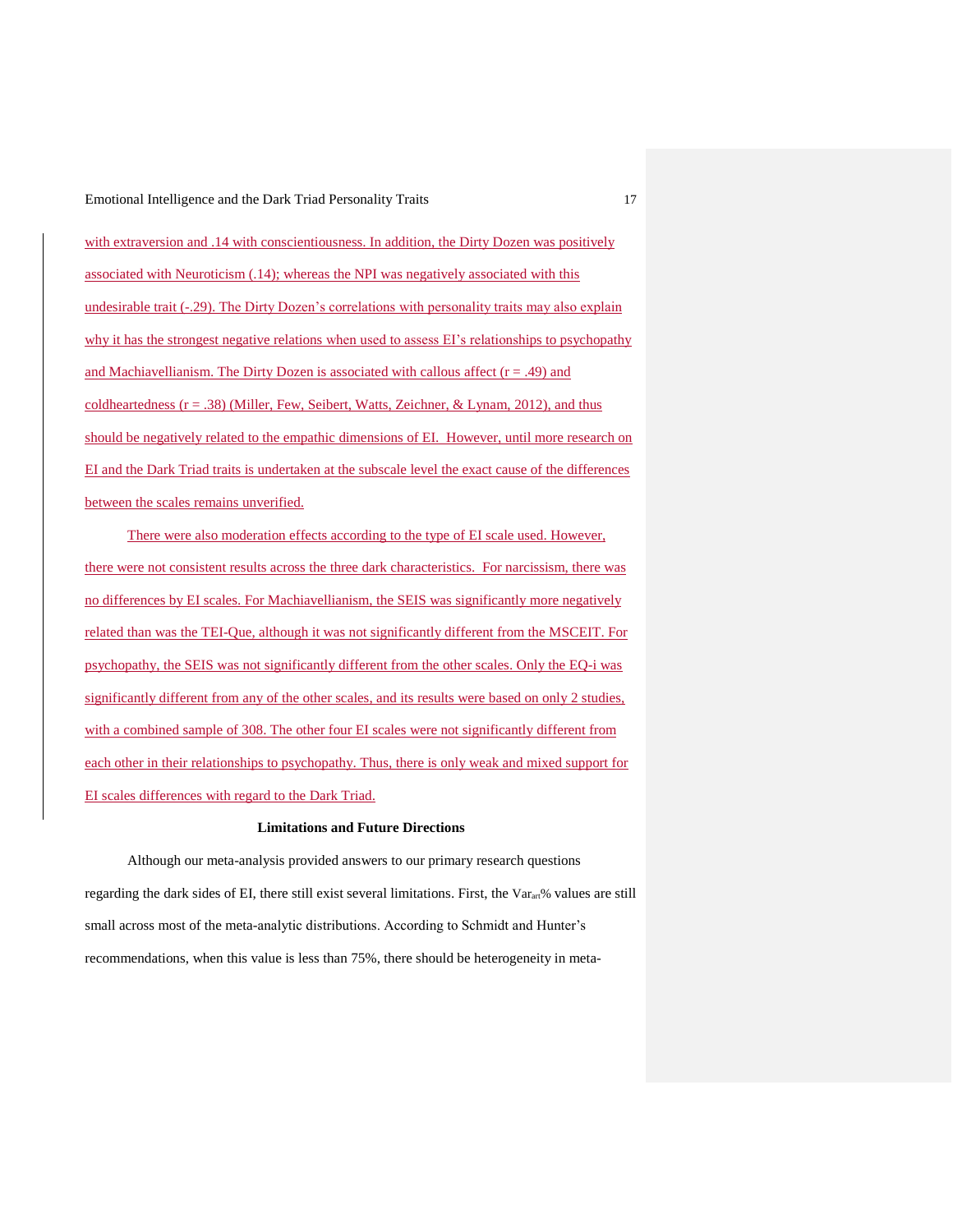analytic distributions and one should suspect the potential existence of moderators. Clearly, a series of the meta-analytic distributions in the present study have Var<sub>art</sub>% values less than 75%. Thus, one thing that our meta-analysis indicates is that future research needs to explore how unidentified moderators operate and influence the relationship between EI and Dark Triad traits.

Second, although we detected some significant moderator effects, there still exist a series of non-significant moderators. The non-significant moderator effects might be caused by sizable second-order sampling error and low statistical power because the number of samples for EI – narcissism and EI – Machiavellianism meta-analytic distributions is not very large. In addition, moderator test in meta-analysis is a low power test (Steel & Kammeyer-Mueller, 2002), thus increasing the difficulty to detect the presence of moderators. In spite of this limitation, the way we performed our moderator analyses is still consistent with the best practices in meta-analysis. For example, we performed subgroup analyses to test moderators because this method has higher statistical power to detect moderator effects than other moderator analyses in meta-analysis (Wang, Oh, Courtright, & Colbert, 2011). In addition, prior research demonstrated that at least 10 samples would be needed for each main meta-analytic distribution to ensure the stability of moderator results (Kirca, Hult, Deligonul, Perryy, & Cavusgil, 2012). Clearly, all of our three main meta-analytic distributions (i.e., EI – narcissism, EI – Machiavellianism, and EI – psychopathy meta-analytic distributions) have more than 10 samples. In sum, we encourage readers to exercise caution in interpreting our moderator results.

Third, our meta-analysis may be influenced by the included studies that used selfreported ratings of EI and Dark Triad traits. Although this issue may be less relevant to ability EI which is a maximum performance test (like how cognitive intelligence is measured), this same issue could be of concern to researchers who use self-report measures of EI and Dark Triad traits.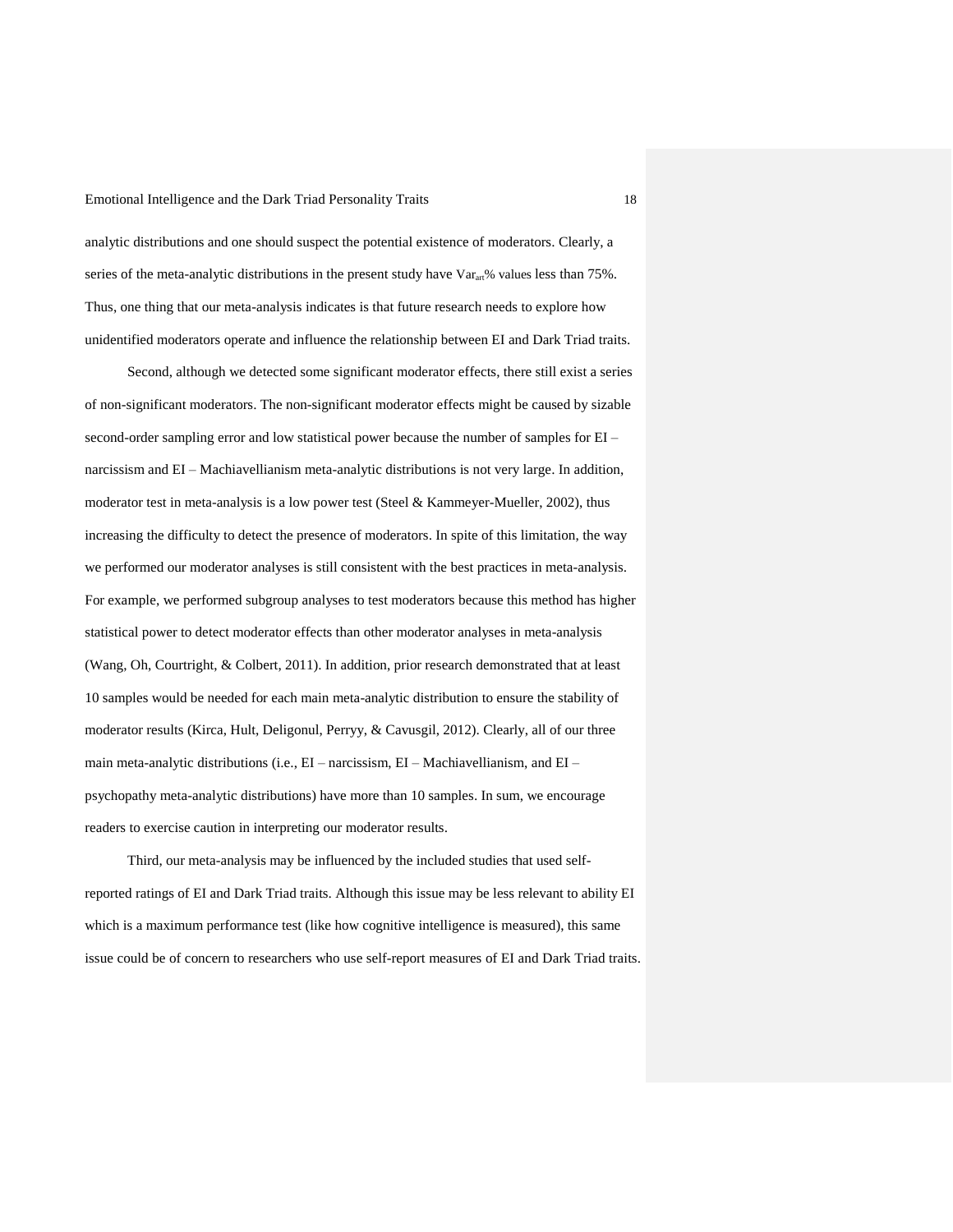Self-reported ratings here may result in response distortion, such as socially desirable responding (O'Boyle, Forsyth, Banks, & Story, 2013). For example, one may over-report EI and underreport Dark Triad traits, which are particularly prevalent in high-stake settings. These problems could be further exacerbated if subjects engage in extreme responding, which might add more construct-irrelevant variance to their responses (Batchelor & Miao, 2016). However, the fact that there were no differences between ability EI measures and the self-report trait EI measures suggests that problems due to self-reports may not be too serious. In addition, studies in other areas suggest that self-reports even of undesirable behaviors may not jeopardize research results. For example, counterproductive work behavior self-reports are not unduly biased compared to others' reports, and relationships with other variables remained unaffected by rating sources (Berry, Carpenter, & Barratt, 2012). Future studies are encouraged to use observer ratings to further examine these issues.

Fourth, we only analyzed how two different types of EI (ability and trait) are associated with Dark Triad traits. Recently, there is a new stream of EI, which is conceptualized in terms of observable behaviors and is thought to be a more powerful predictor of real-world outcomes than cognitive ability and personality (Boyatzis, 2016). Future research may explore the relationship between this behavioral approach and Dark Triad traits.

Fifth, future studies may investigate whether there is a "too much of a good thing" effect of EI. According to self-regulation perspectives, an optimal amount of resources should be consumed to a specific target and any additional resources beyond that level would be wasted and lead to deleterious outcomes (Le et al., 2011). For example, individuals extremely high in the EI emotion perception ability may be too aware of negative emotions in themselves and/or others, which could lead to psychological discomfort (Davis & Nichols, 2016). Future research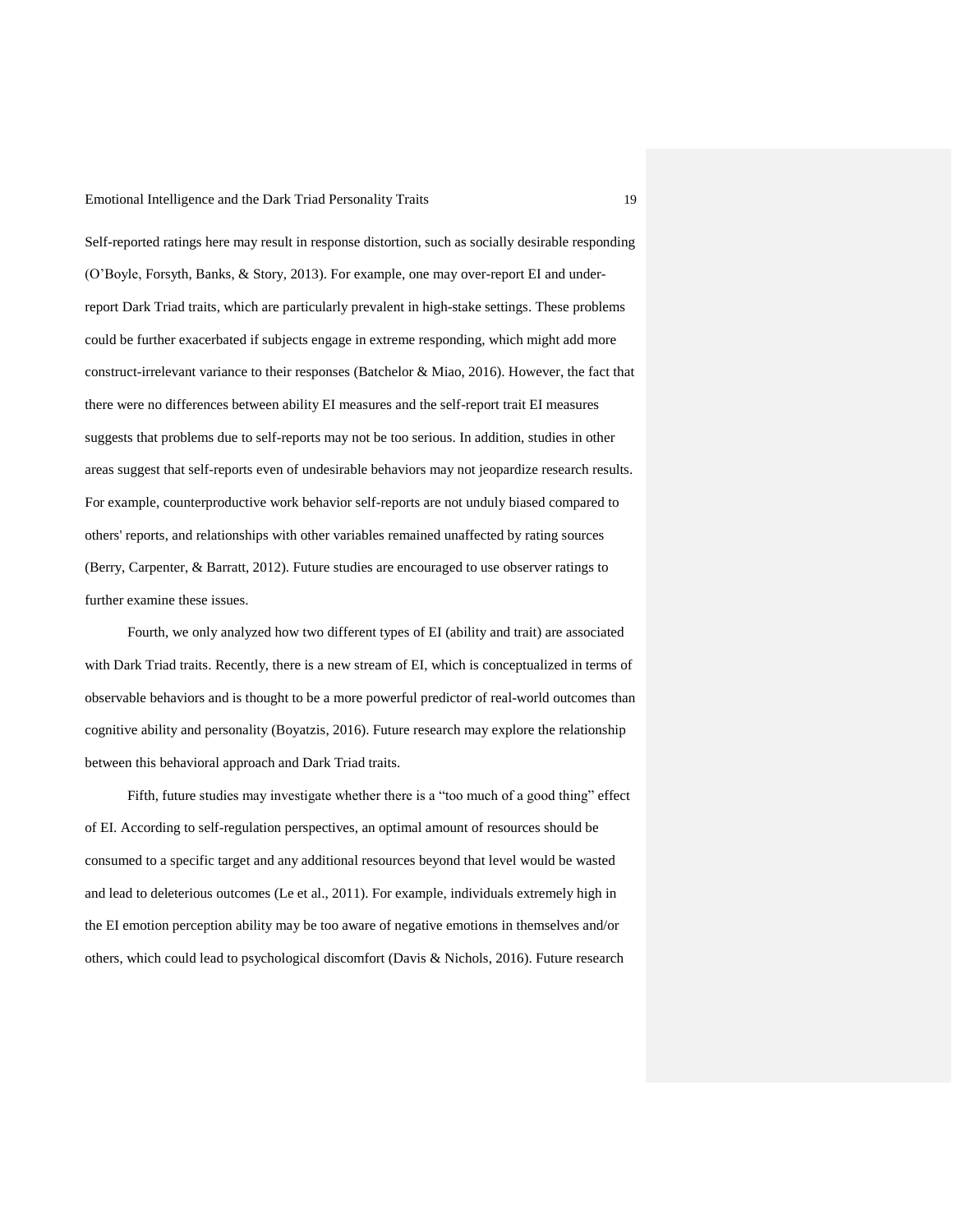should explore the possibilities of curvilinear relationships by following the best practices as recommended by Pierce and Aguinis (2013).

Sixth, there have been debates over the construct overlap among different Dark Triad components (Vize, Lynam, Collison, & Miller, 2018) and over the construct redundancy between Dark Triad traits and some other personality traits (e.g., O'Boyle et al., 2015). Research findings have shown that the nomological networks of Machiavellianism and psychopathy overlap substantially (e.g., Vize et al., 2018). For example, Miller and his colleagues found in two studies that Machiavellianism and psychopathy "manifested nearly identical empirical profiles" (Miller, Hyatt, Maples-Keller, Carter, & Lynam, 2017, p. 439). Moreover, they showed that expert ratings of the Five-Factor Model traits prototypical of people high on Machiavellianism did not match empirical ratings, thus showing a mismatch between the theory and the measures. It is theoretically important to go beyond univariate meta-analysis to examine whether there is construct redundancy between EI and Dark Triad traits or if Dark Triad traits augment the prediction of outcome variables above and beyond EI. This line of research is beyond the scope of the present study. We hence call for future studies to further delve into these issues via multivariate analyses.

Seventh, another major limitation is the lack of information about the relationships between subscales of the Dark Triad and EI measures. Research has demonstrated that the Dark Triad constructs are multidimensional, and in many cases total scores should not be used without at least examining subscale relations (Miller, Dir, Gentile, Wilson, Pryor, & Campbell, 2010; Watts et al., 2016). For example, Miller and his colleagues (Miller et al., 2010) found that the two factors of psychopathy have considerably different correlations with Five Factor Model traits. Directly relevant to our study, research has found that subscales of psychopathy have different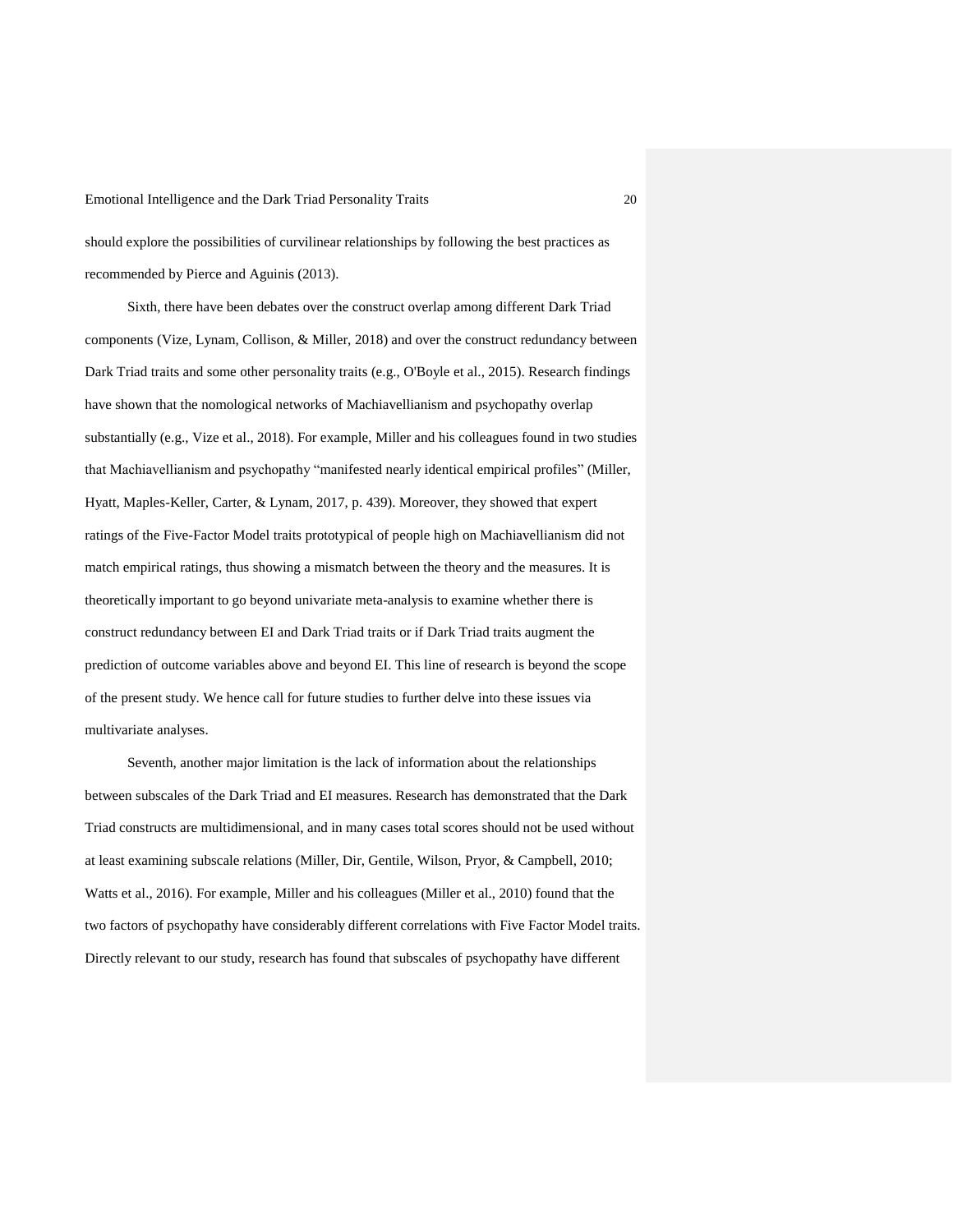relations with EI (Watts et al., 2016). Thus, in the future EI researchers should use measures that assess psychopathy and the other two Dark Triad constructs in a multidimensional manner. This will mean avoiding scales, such as the Dirty Dozen, that have been shown to omit important aspects of psychopathy (Miller, Few, Seibert, Watts, Zeichner, & Lynam, 2012) and narcissism (e.g., Maples, Lamkin, & Miller, 2014).

## **Conclusion**

The favorable relationship between EI and positively-oriented outcomes is not ambiguous. However, the relationship between EI and negatively-oriented outcomes has been debated, because some scholars have claimed that EI has a dark side, and that people high on EI can use their emotional skills to manipulate others. Specifically, scholars exploring EI and the Dark Triad personality traits—narcissism, Machiavellianism, and psychopathy—have put forth competing views. Our meta-analysis clarifies the literature and shows, clearly, that the links are negative (Machiavellianism and psychopathy) or non-significant (narcissism). In other words, people high on EI are less likely to be high on Machiavellianism and psychopathy. Our results are consistent with prior meta-analyses that have found that EI is associated with prosocial behavior. In addition, EI measures and measures of narcissism, Machiavellianism, and psychopathy exhibited some significant moderator effects that influence the strength of these links. That, however, is not the end of the story. Our work clearly indicates that there may be more unidentified moderators at work here, and thus our work sets the stage for multiple areas of intriguing future research related to all the various types of EI, relevant boundary conditions, and negative outcomes.

# **References<sup>2</sup>**

 $\overline{a}$ 

<sup>&</sup>lt;sup>2</sup> A list of the references for the studies included in the present meta-analysis has been uploaded as online supplementary materials.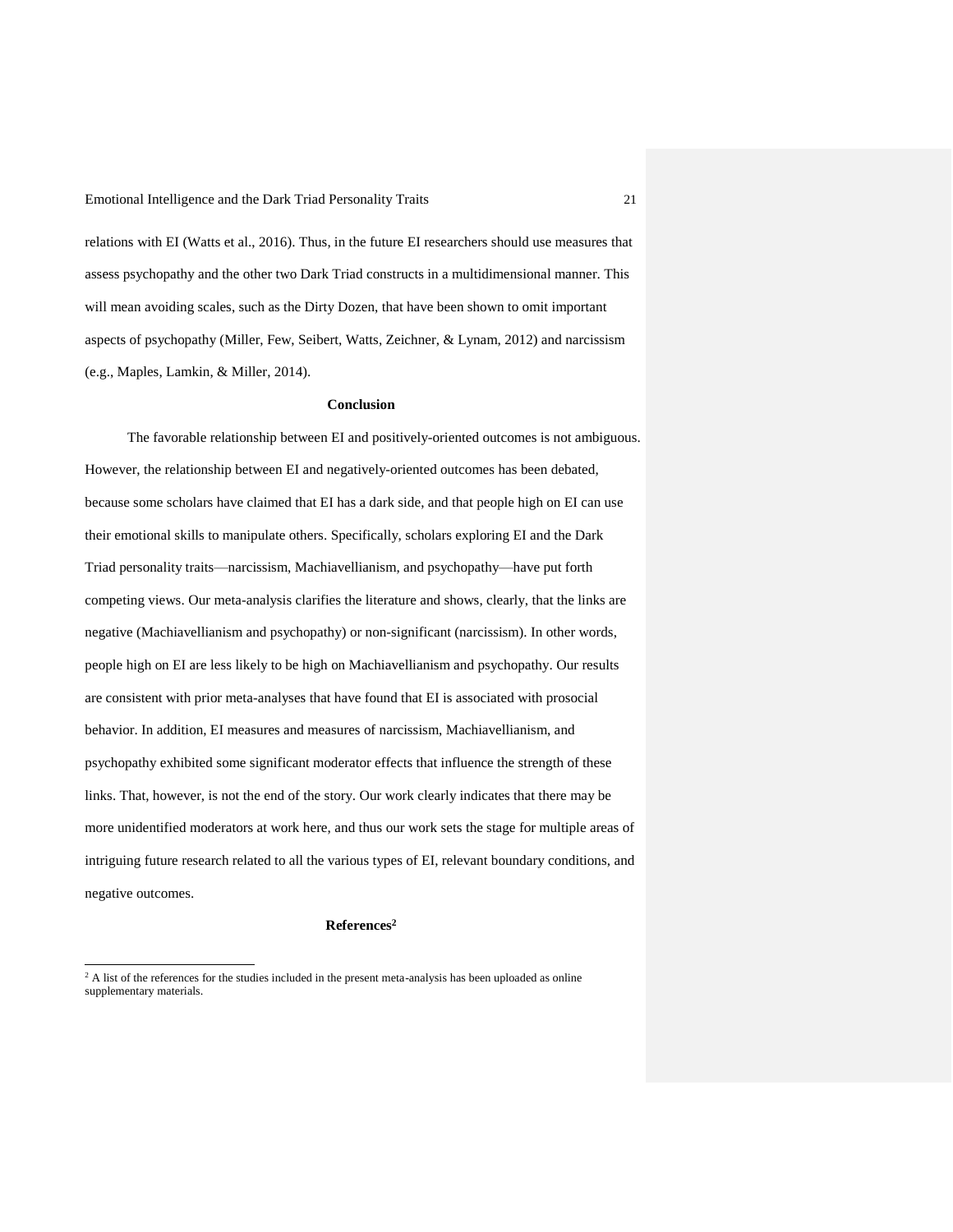- Andrei, F., Siegling, A. B., Aloe, A. M., Baldaro, B., & Petrides, K. V. (2016). The incremental validity of the Trait Emotional Intelligence Questionnaire (TEIQue): A systematic review and meta-analysis. *Journal of Personality Assessment, 98,* 261-276.
- Ashkanasy, N. M., & Daus, C. S. (2005). Rumors of the death of emotional intelligence in organizational behavior are vastly exaggerated. *Journal of Organizational Behavior, 26,* 441–452.
- Ashkanasy, N. M., Humphrey, R. H., & Huy, Q. N. (2017). Integrating emotions and affect in theories of management. *Academy of Management Review, 42,* 175-189.
- Austin, E. J., Farrelly, D., Black, C., & Moore, H. (2007). Emotional intelligence, Machiavellianism and emotional manipulation: Does EI have a dark side? *Personality and Individual Differences*, *43*, 179-189.
- Batchelor, J. H., & Miao, C. (2016). Extreme response style: A meta-analysis. *Journal of Organizational Psychology*, *16*, 51-62.
- Beal, D. J., Corey, D. M., & Dunlap, W. P. (2002). On the bias of Huffcutt and Arthur's (1995) procedure for identifying outliers in the meta-analysis of correlations. *Journal of Applied Psychology, 87,* 583-589.
- Berry, C. M., Carpenter, N. C., & Barratt, C. L. (2012). Do other-reports of counterproductive work behavior provide an incremental contribution over self-reports? A meta-analytic comparison. *The Journal of Applied Psychology, 97,* 613–636.
- Boyatzis, R. E., Smith, M. L., Van Oosten, E., & Woolford, L. (2013). Developing resonant leaders through emotional intelligence, vision and coaching. *Organizational Dynamics*, *42*, 17-24.
- Boyatzis, R. E. (2016). Commentary on Ackley (2016): Updates on the ESCI as the behavioral level of emotional intelligence. *Consulting Psychology Journal: Practice and Research, 68,* 287-293.
- Cherniss, C. (2001). Emotional intelligence and organizational effectiveness. In C. Cherniss & D. Goleman (Eds.), *The emotionally intelligent workplace* (pp. 3–12). San Francisco: Jossey-Bass.
- Czarna, A. Z., Leifeld, P., Śmieja, M., Dufner, M., & Salovey, P. (2016). Do narcissism and emotional intelligence win us friends? Modeling dynamics of peer popularity using inferential network analysis. *Personality and Social Psychology Bulletin*, *42*, 1588-1599.
- Davis, S. K., & Nichols, R. (2016). Does Emotional intelligence have a "dark" side? A review of the literature. *Frontiers in Psychology*, *7*, 1-10.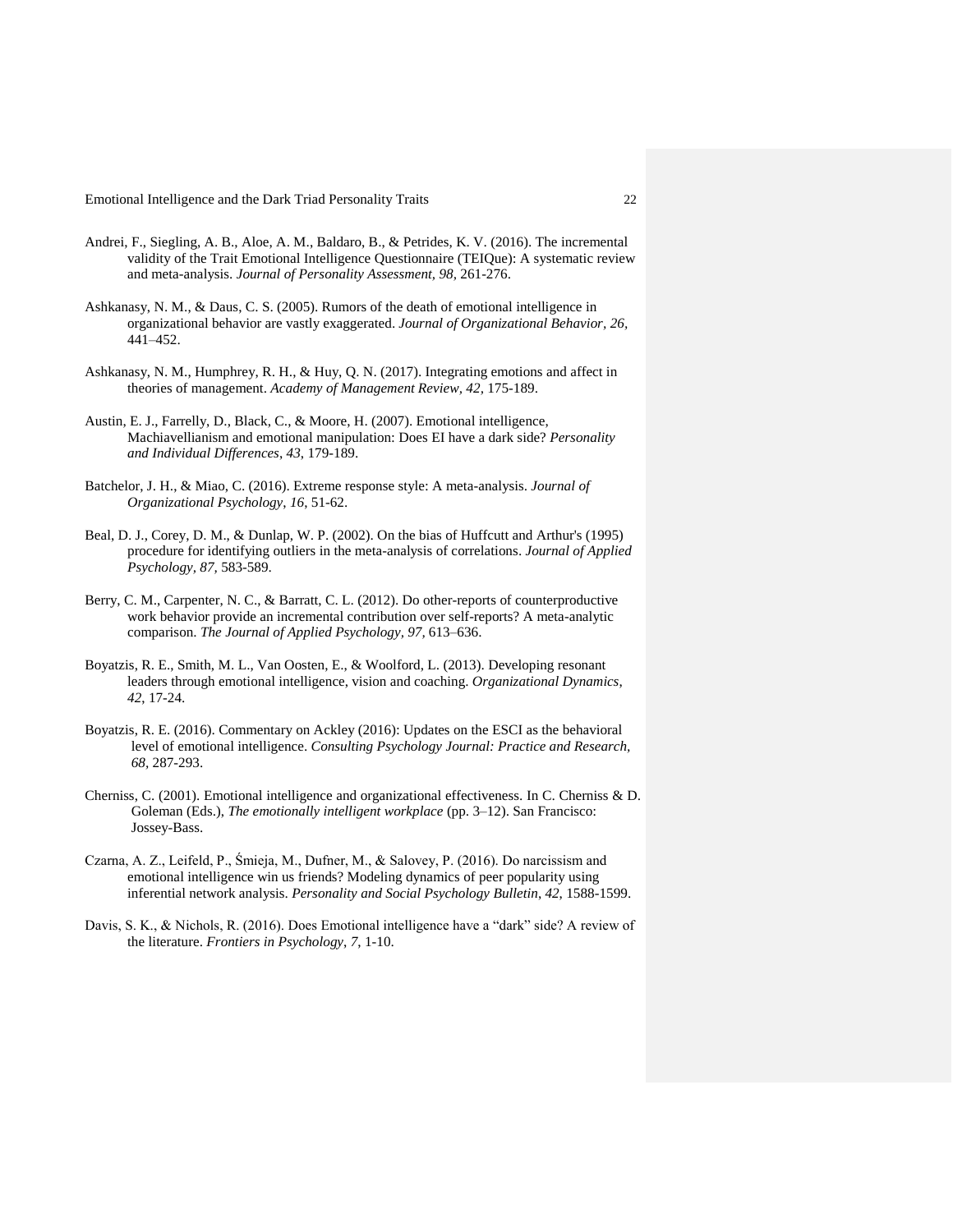- Eisenberg, N., & Miller, P. A. (1987). The relation of empathy to prosocial and related behaviors. *Psychological Bulletin*, *101*, 91-119.
- Emmerling, R. J., & Boyatzis, R. E. (2012). Emotional and social intelligence competencies: Cross cultural implications. *Cross Cultural Management: An International Journal, 19,* 4-18.
- Fix, R. L., & Fix, S. T. (2015). Trait psychopathy, emotional intelligence, and criminal thinking: Predicting illegal behavior among college students. *International Journal of Law and Psychiatry*, *42*, 183-188.
- Frederickson, N., Petrides, K. V., & Simmonds, E. (2012). Trait emotional intelligence as a predictor of socioemotional outcomes in early adolescence. *Personality and Individual Differences, 52,* 323-328.
- Furnham, A., Richards, S. C., & Paulhus, D. L. (2013). The Dark Triad of personality: A 10 year review. *Social and Personality Psychology Compass, 7,* 199-216.
- Furnham, A., & Rosen, A. (2016). The dark side of emotional intelligence. *Psychology*, *7*, 326- 334.
- Gabriel, A. S., Cheshin, A., Moran, C. M., & van Kleef, G. A. (2016). Enhancing emotional performance and customer service through human resources practices: A systems perspective. *Human Resource Management Review, 26,* 14-24.
- Garrett, R. P., Miao, C., Qian, S., & Bae, T. J. (2017). Entrepreneurial spawning and knowledgebased perspective: A meta-analysis. *Small Business Economics, 49,* 355-378.
- Goleman, D. (1995). *Emotional intelligence: Why it can matter more than IQ.* New York, NY: Bantam Books.
- Goleman, D., Boyatzis, R. E., & McKee, A. (2013). *Primal leadership: Unleashing the power of emotional intelligence*. Harvard Business Press.
- Jonason, P. K., & Webster, G. D. (2010). The dirty dozen: A concise measure of the dark triad. *Psychological Assessment, 22,* 420-432.
- Jones, D. N., & Paulhus, D. L. (2014). Introducing the short dark triad (SD3) a brief measure of dark personality traits. *Assessment, 21,* 28-41.
- Joseph, D. L., & Newman, D. A. (2010). Emotional intelligence: An integrative meta-analysis and cascading model. *Journal of Applied Psychology, 95,* 54-78.
- Kellett, J. B., Humphrey, R. H., & Sleeth, R. G. (2002). Empathy and complex task performance: Two routes to leadership. *The Leadership Quarterly*, *13*, 523–544.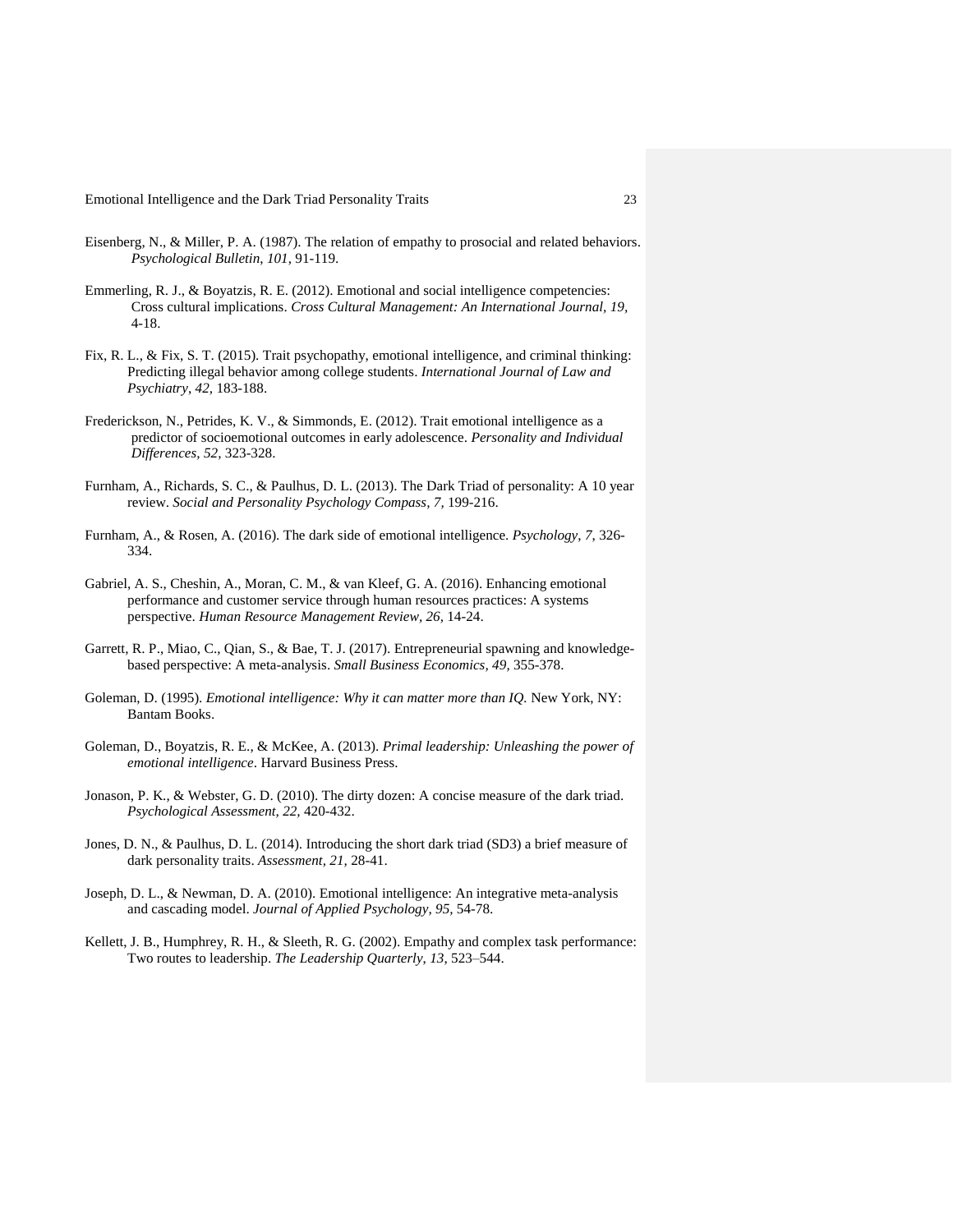- Kellett, J. B., Humphrey, R. H., & Sleeth, R. G. (2006). Empathy and the emergence of task and relations leaders. *The Leadership Quarterly*, *17*, 146–162.
- Kepes, S., Banks, G. C., McDaniel, M., & Whetzel, D. L. (2012). Publication bias in the organizational sciences. *Organizational Research Methods, 15,* 624-662.
- Kilduff, M., Chiaburu, D. S., & Menges, J. I. (2010). Strategic use of emotional intelligence in organizational settings: Exploring the dark side. *Research in Organizational Behavior*, *30*, 129-152.
- Kirca, A. H., Hult, G. T. M., Deligonul, S., Perryy, M. Z., & Cavusgil, S. T. (2012). A multilevel examination of the drivers of firm multinationality: A meta-analysis. *Journal of Management, 38,* 502-530.
- Le, H., Oh, I. S., Robbins, S. B., Ilies, R., Holland, E., & Westrick, P. (2011). Too much of a good thing: Curvilinear relationships between personality traits and job performance. *Journal of Applied Psychology*, *96*, 113-133.
- Lee, K., Ashton, M. C., Wiltshire, J., Bourdage, J. S., Visser, B. A., & Gallucci, A. (2013). Sex, power, and money: Prediction from the Dark Triad and Honesty–Humility*. European Journal of Personality, 27,* 169-184.
- Leistico, A. M. R., Salekin, R. T., DeCoster, J., & Rogers, R. (2008). A large-scale meta-analysis relating the Hare measures of psychopathy to antisocial conduct. *Law and Human Behavior, 32,* 28-45.
- Lipsey, M. W., & Wilson, D. B. (2001). *Practical meta-analysis.* Thousand Oaks, CA: Sage Publications.
- Maples, J. L., Lamkin, J., & Miller, J. D. (2014). A test of two brief measures of the dark triad: The dirty dozen and short dark triad. *Psychological Assessment, 26,* 326-331.
- Martins, A., Ramalho, N., & Morin, E. (2010). A comprehensive meta-analysis of the relationship between emotional intelligence and health. *Personality and Individual Differences*, *49*, 554-564.
- Mayer, J. D., Caruso, D. R., & Salovey, P. (1999). Emotional intelligence meets traditional standards for an intelligence. *Intelligence, 27,* 267–298.
- Miao, C., Humphrey, R. H., & Qian, S. (2016). Leader emotional intelligence and subordinate job satisfaction: A meta-analysis of main, mediator, and moderator effects. *Personality and Individual Differences, 102,* 13-24*.*
- Miao, C., Humphrey, R. H., & Qian, S. (2017a). A meta-analysis of emotional intelligence and work attitudes. *Journal of Occupational and Organizational Psychology, 90,* 177-202.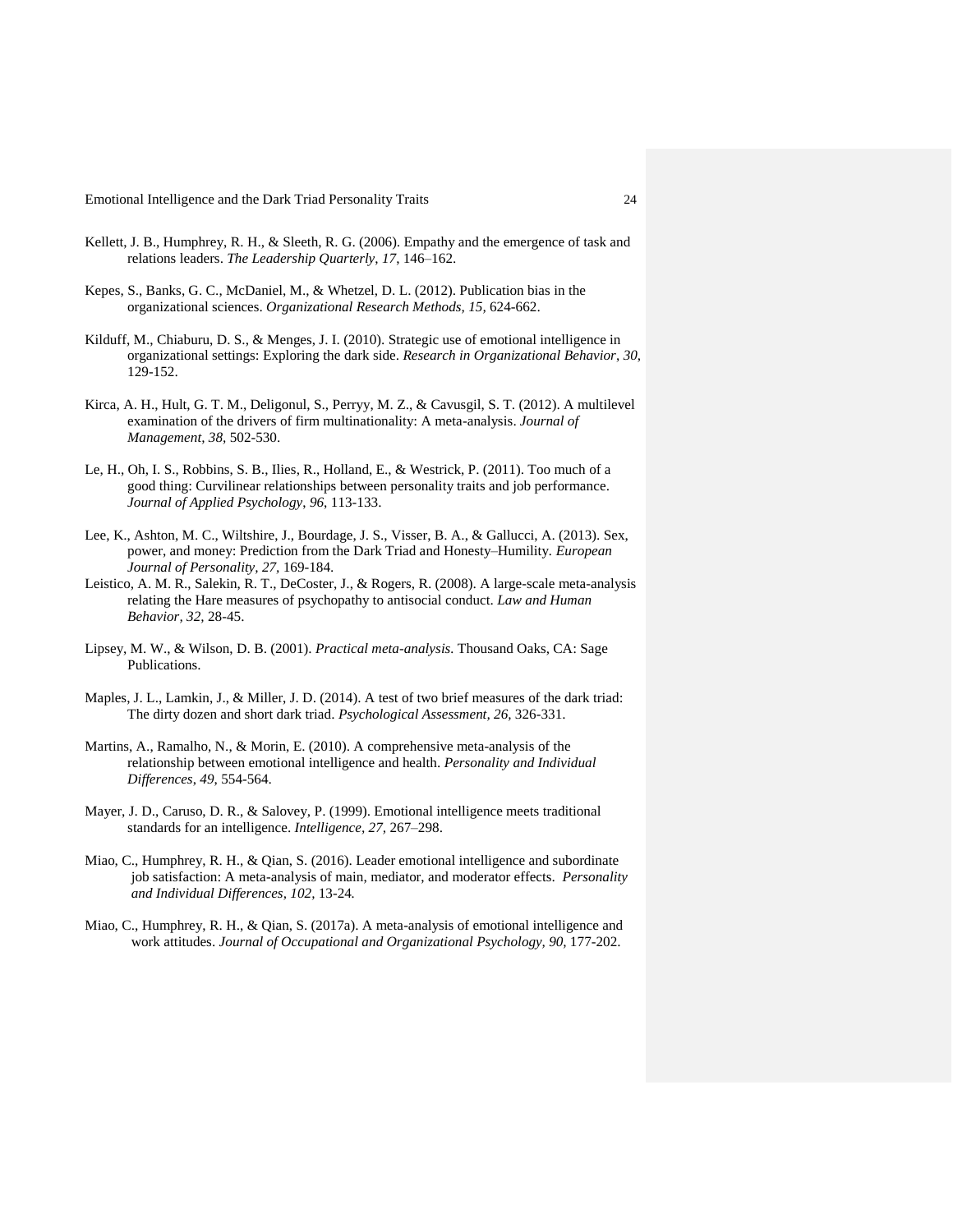- Miao, C., Humphrey, R. H., & Qian, S. (2017b). Are the emotionally intelligent good citizens or counterproductive? A meta-analysis of emotional intelligence and its relationships with organizational citizenship behavior and counterproductive work behavior. *Personality and Individual Differences, 116,* 144-156.
- Miao, C., Humphrey, R. H., & Qian, S. (2017c). A meta-analysis of emotional intelligence effects on job satisfaction mediated by job resources, and a test of moderators. *Personality and Individual Differences, 116,* 281-288.
- Miao, C., Humphrey, R. H., & Qian, S. (2018a). A cross-cultural meta-analysis of how leader emotional intelligence influences subordinate task performance and organizational citizenship behavior. *Journal of World Business, 53,* 463-474.
- Miao, C., Humphrey, R. H., & Qian, S. (2018b). Emotional intelligence and authentic leadership: A meta-analysis*. Leadership & Organization Development Journal, 39,* 679-690.
- Miller, J. D., Dir, A., Gentile, B., Wilson, L., Pryor, L. R., & Campbell, W. K. (2010). Searching for a vulnerable dark triad: Comparing factor 2 psychopathy, vulnerable narcissism, and borderline personality disorder. *Journal of Personality, 78,* 1529-1564.
- Miller, J. D., Few, L. R., Seibert, L. A., Watts, A., Zeichner, A., & Lynam, D. R. (2012). An examination of the Dirty Dozen measure of psychopathy: A cautionary tale about the costs of brief measures. *Psychological Assessment, 24,* 1048-1053.
- Miller, J. D., Hyatt, C. S., Maples-Keller, J. L., Carter, N. T., & Lynam, D. R. (2017). Psychopathy and Machiavellianism: A distinction without a difference? *Journal of Personality, 85,* 439-453.
- Muris, P., Merckelbach, H., Otgaar, H., & Meijer, E. (2017). The malevolent side of human nature: A meta-analysis and critical review of the literature on the dark triad (narcissism, Machiavellianism, and psychopathy). *Perspectives on Psychological Science, 12,* 183- 204.
- Nagler, U. K., Reiter, K. J., Furtner, M. R., & Rauthmann, J. F. (2014). Is there a "dark intelligence"? Emotional intelligence is used by dark personalities to emotionally manipulate others. *Personality and Individual Differences*, *65*, 47-52.
- O'Boyle, E. H., Forsyth, D. R., Banks, G. C., & McDaniel, M. A. (2012). A meta-analysis of the dark triad and work behavior: A social exchange perspective. *Journal of Applied Psychology*, *97*, 557-579.
- O'Boyle, E. H., Forsyth, D., Banks, G. C., & Story, P. A. (2013). A meta-analytic review of the Dark Triad–intelligence connection. *Journal of Research in Personality*, *47*, 789-794.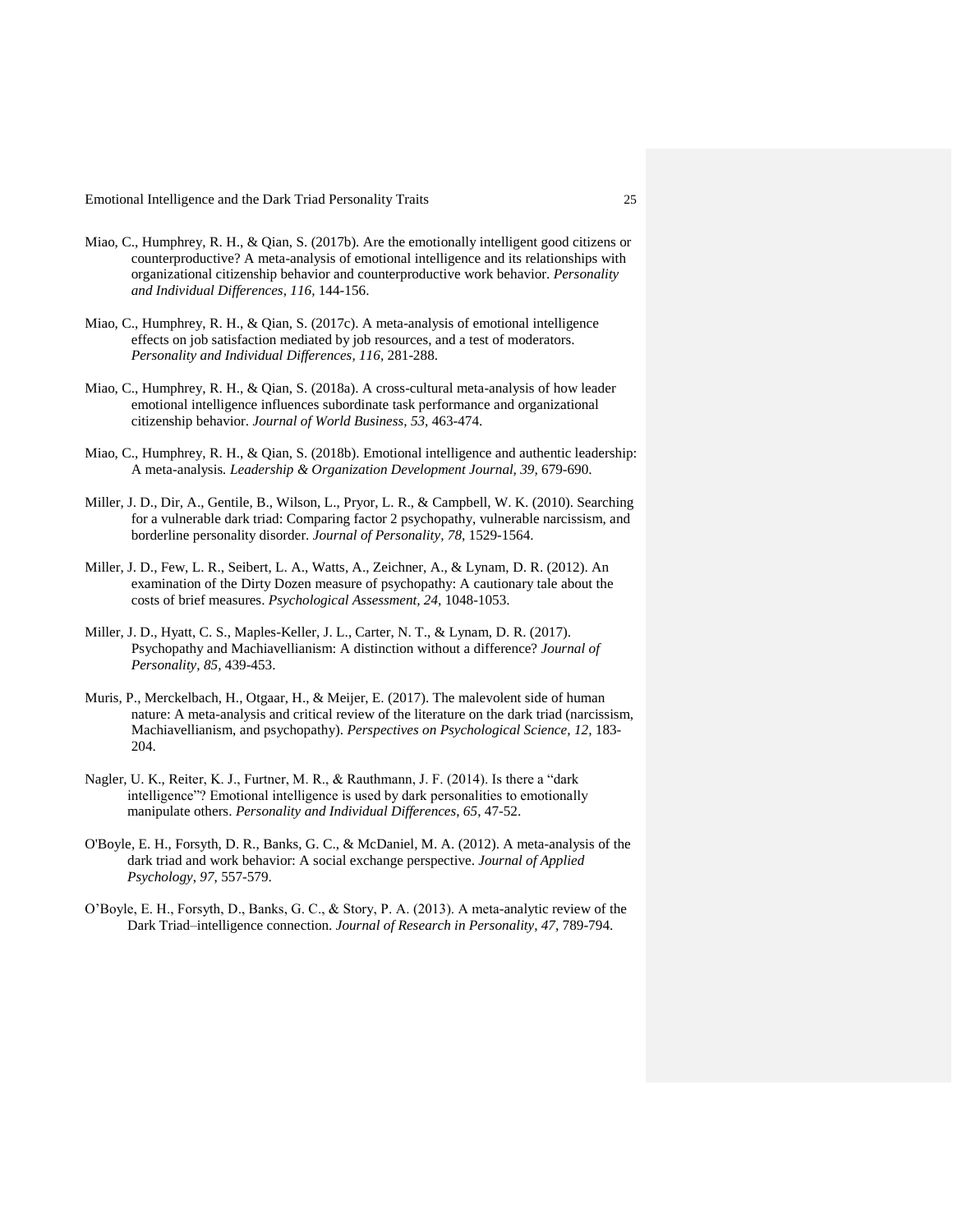- O'Boyle, E. H., Forsyth, D. R., Banks, G. C., Story, P. A., & White, C. D. (2015). A metaanalytic test of redundancy and relative importance of the dark triad and five-factor model of personality. *Journal of Personality, 83,* 644-664.
- O'Boyle, E. H., Humphrey, R. H., Pollack, J. M., Hawver, T. H., & Story, P. A. (2011). The relation between emotional intelligence and job performance: A meta-analysis. *Journal of Organizational Behavior, 32,* 788-818.
- Peterson, R. A., & Brown, S. P. (2005). On the use of beta coefficients in meta-analysis. *Journal of Applied Psychology, 90,* 175–181.
- Petrides, K. V. (2009a). Psychometric properties of the Trait Emotional Intelligence Questionnaire (TEIQue). In C. Stough, D. H. Saklofske, & J. D. A. Parker (Eds.), *Assessing emotional intelligence: Theory, research, and applications.* (pp. 85-101). New York, NY: Springer Science.
- Petrides, K. V. (2009b). *Technical manual for the Trait Emotional Intelligence Questionnaire (TEIQue).* London, England: London Psychometric Laboratory.
- Petrides, K. V. (2017). Intelligence, Emotional. *Reference Module in Neuroscience and Biobehavioral Psychology,* 1-6.
- Petrides, K. V., Frederickson, N., & Furnham, A. (2004). The role of trait emotional intelligence in academic performance and deviant behavior at school. *Personality and Individual Differences*, *36,* 277-293.
- Petrides, K. V., Pita, R., & Kokkinaki, F. (2007). The location of trait emotional intelligence in personality factor space. *British Journal of Psychology, 98,* 273-289.
- Petrides, K. V., Vernon, P. A., Schermer, J. A., & Veselka, L. (2011). Trait emotional intelligence and the dark triad traits of personality. *Twin Research and Human Genetics*, *14*, 35-41.
- Pierce, J. R., & Aguinis, H. (2013). The too-much-of-a-good-thing effect in management. *Journal of Management*, *39*, 313-338.
- Rasmussen, K. (2016). Entitled vengeance: A meta-analysis relating narcissism to provoked aggression. *Aggressive Behavior, 42,* 362-379.
- Salekin, R. T., Rogers, R., & Sewell, K. W. (1996). A review and meta-analysis of the Psychopathy Checklist and Psychopathy Checklist-Revised: Predictive validity of dangerousness. *Clinical Psychology: Science and Practice, 3,* 203-215.
- Schmidt, F. L. & Hunter, J. E. (2015). *Methods of meta-analysis: Correcting error and bias in research findings.* Sage Publications, Inc.